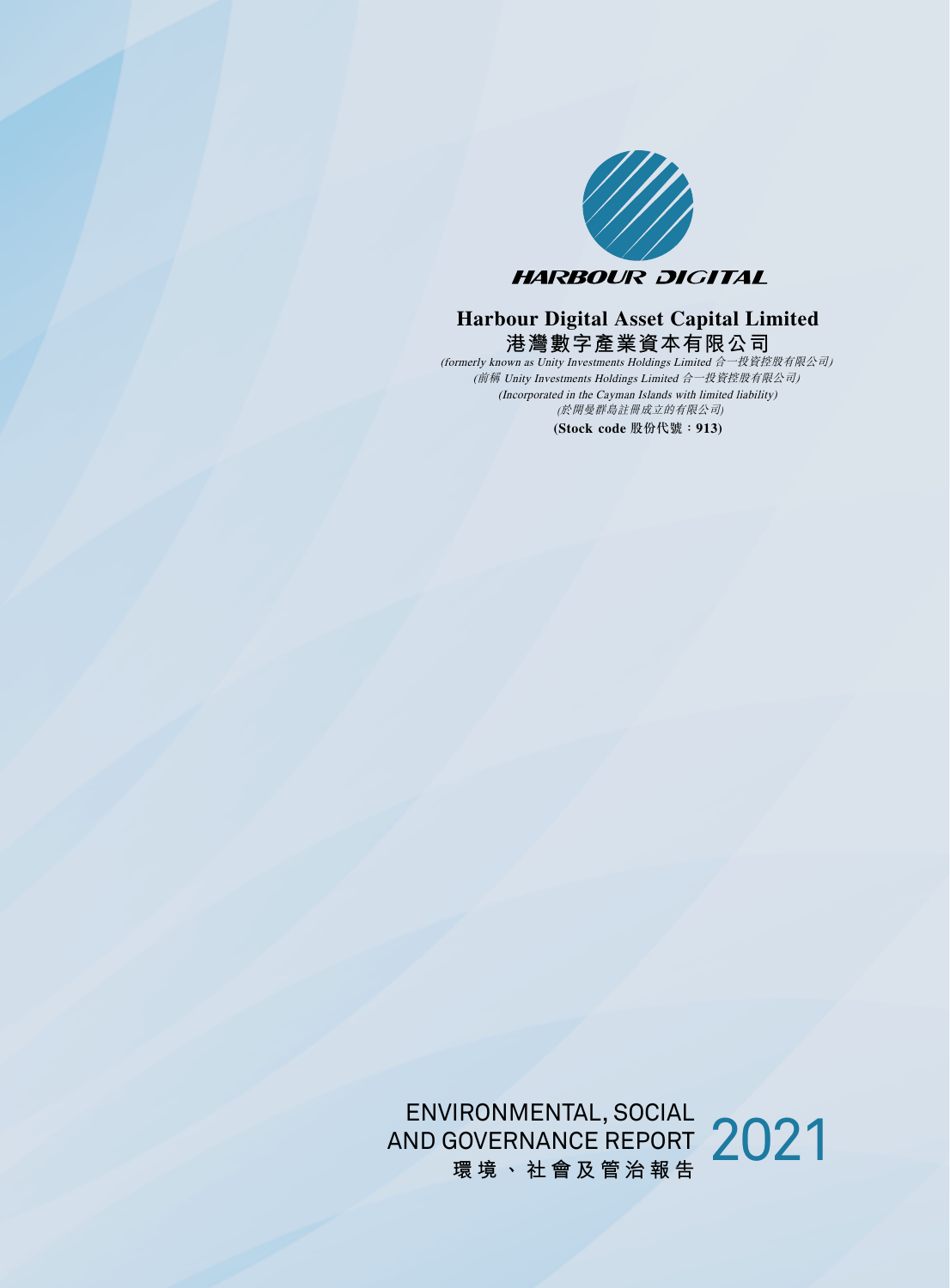| <b>CONTENTS</b>                       | 目錄       |                |
|---------------------------------------|----------|----------------|
| About the Group                       | 關於本集團    | $\overline{2}$ |
| About the Report                      | 關於本報告    | $\overline{2}$ |
| Responsibility to Our Stakeholders    | 對持份者的責任  | $\overline{4}$ |
| Materiality Assessment                | 重要性評估    | 5              |
| Our Environment                       | 環境       | 6              |
| Emissions and Use of Resources        | 排放及資源使用  | 6              |
| The Environment and Natural Resources | 環境及天然資源  | 9              |
| Climate Change                        | 氣候變化     | 10             |
| Our People                            | 員工       | 10             |
| Employment and Labour Standard        | 僱傭及勞工準則  | 11             |
| Health and Safety                     | 健康與安全    | 14             |
| Development and Training              | 發展及培訓    | 16             |
| Our Society                           | 社會       | 17             |
| Supply Chain Management               | 供應鏈管理    | 17             |
| Product Responsibility                | 產品責任     | 17             |
| Anti-Corruption                       | 反貪污      | 18             |
| Community Investment                  | 社區投資     | 19             |
| Summary of Key Performance Indicators | 關鍵績效指標概要 | 20             |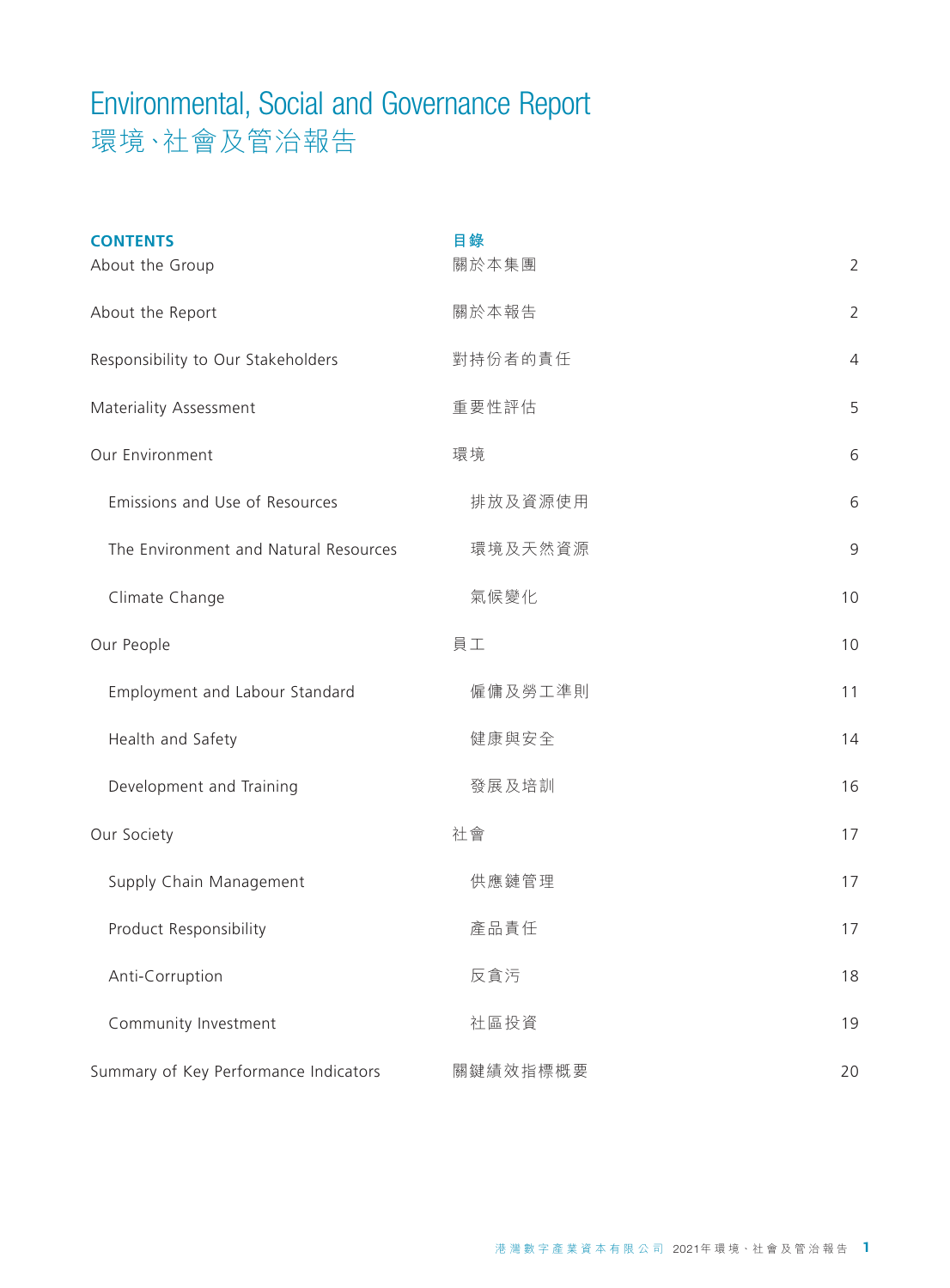#### **ABOUT THE GROUP**

Harbour Digital Asset Capital Limited (formerly "Unity Investments Holdings Limited", the "Company", and its subsidiaries collectively referred to as the "Group") is an investment company incorporated in the Cayman Islands whose shares are listed on The Stock Exchange of Hong Kong Limited under Chapter 21 of the Listing Rules since 27 October 1999 and investing in securities constitutes its ordinary course of business.

The principal activities of the Group are to invest in both listed and unlisted companies. The Group's current core portfolio comprises of mainly small to medium sized listed companies with good asset backing and/or growth potential. The Group's portfolio covers a wide array of industries and sectors including, but not limited to, companies engaged in sectors, such as finance, consumer goods and services, media, construction, mining, etc.

#### **ABOUT THE REPORT**

The Group is pleased to present its Environmental, Social and Governance ("ESG") Report (the "ESG Report") for the year ended 31 December 2021. This ESG report describes the sustainable development performances, approaches and measures implemented by the Group.

The information disclosed in this report covers the financial year ended 31 December 2021 (the "Year") unless otherwise stated. Compared with last year, there is no change in the reporting scope, which includes all our operations in Hong Kong.

#### **關於本集團**

港灣數字產業資本有限公司(前稱「合一 投資控股有限公司」、「本公司」及其附屬 公司統稱「本集團」)為一家於開曼群島註 冊成立的投資公司,其股份根據上市規則 第21章自一九九九年十月二十七日起於 香港聯合交易所有限公司上市,投資證券 構成其日常業務。

本集團的主要業務為投資上市及非上市公 司。本集團目前的核心投資組合主要包括 具有良好資產支持及╱或增長潛力的中小 型上市公司。本集團的投資組合涵蓋廣泛 的行業及領域,其中包括(但不限於)從事 金融業、消費產品及服務業、媒體、建築 及採礦業的公司。

#### **關於本報告**

本集團欣然呈列其截至二零二一年十二 月三十一日止年度的環境、社會及管治 (「ESG」)報告(「ESG 報告」)。本ESG 報告 描述本集團的可持續發展表現、方法及實 施的措施。

除另有訂明者外,本報告所披露的資料涵 蓋截至二零二一年十二月三十一日止財政 年度(「本年度」)。與去年相比,報告範圍 並無變動,涵蓋我們在香港的所有業務。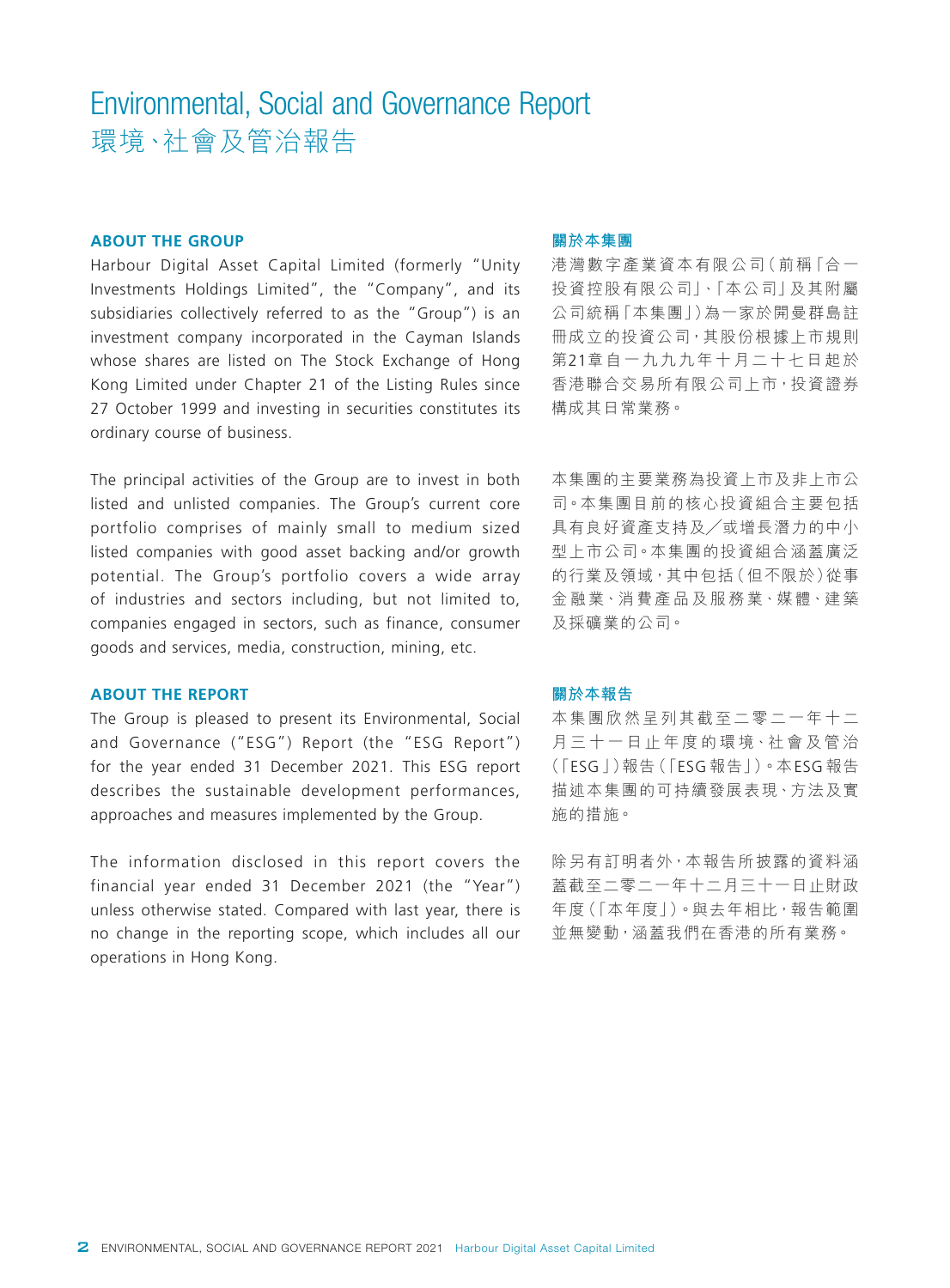This ESG report has been prepared according to the Environmental, Social and Governance Reporting Guide, which is the Appendix 27 of the Rules Governing the Listing of Securities on The Stock Exchange of Hong Kong Limited. We followed the four reporting principles, namely materiality, quantitative, balance and consistency, throughout the preparation of this report.

Further information about our policies and measures in corporate governance is available in the "Corporate Governance Report" section in our Annual Report. We actively listen to opinions in order to provide stakeholders with a quality report with useful information. We highly appreciate feedback, including comments on this ESG Report or suggestions about our sustainability strategy. Your feedback is valuable for the Group's continuous improvement. Please feel free to offer your comments and suggestions via email at investors@hdca913.com.

#### **SUSTAINABILITY GOVERNANCE**

The Group acknowledges that sustainability is a significant factor for our growth in the long term. We have been dedicated to being a corporate citizen with a sense of social responsibility and considering sustainability during the decision-making process and daily operation.

The Board of Directors (the "Board") is responsible for our ESG strategy and reporting, including evaluating and determining our ESG-related risks and ensuring that appropriate and effective ESG risk management and internal control systems are in place. The management of the Company executes the ESG strategies and practices determined by the Board, as well as directly monitors ESGrelated risks and internal controls. Material ESG issues will be discussed and reviewed during the Board meetings and the compilation of the ESG Report. Specific reduction targets may also be set if the environmental issues are material to the Group's operation.

本ESG 報告乃根據香港聯合交易所有限公 司證券上市規則附錄二十七環境、社會及 管治報告指引編製。於編製本報告的整個 過程中,我們遵循四個報告原則,即重要 性、量化、平衡及一致性。

有關企業管治政策及措施的進一步資料 可於年報「企業管治報告」一節查閲。我 們積極傾聽意見,為持份者提供優質報告, 並提供有用的信息。我們非常感謝 閣下 的反饋意見,包括對本ESG 報告的意見或 有關我們可持續發展策略的建議。 閣 下的反饋對本集團的持續改善相當寶 貴。 閣下如有任何意見及建議,歡迎電 郵至investors@hdca913.com。

#### **可持續發展管治**

本集團認識到可持續發展為我們長期增長 的重要因素。我們一直致力於成為具有社 會責任感的企業公民,並將可持續發展納 入決策程序及日常運營的考慮因素。

董事會(「董事會」)負責我們的 ESG 策略 及報告,包括評估及釐定與ESG 相關的風 險,並確保已制定適當及有效的ESG 風險 管理及內部控制系統。本公司管理層執 行董事會釐定的ESG 策略及常規,並直接 監控與ESG 相關的風險及內部控制。重大 ESG 議題將在董事會會議及編製ESG 報告 過程中進行討論及審查。倘環境議題對本 集團的經營屬重大,亦可設定具體的減排 目標。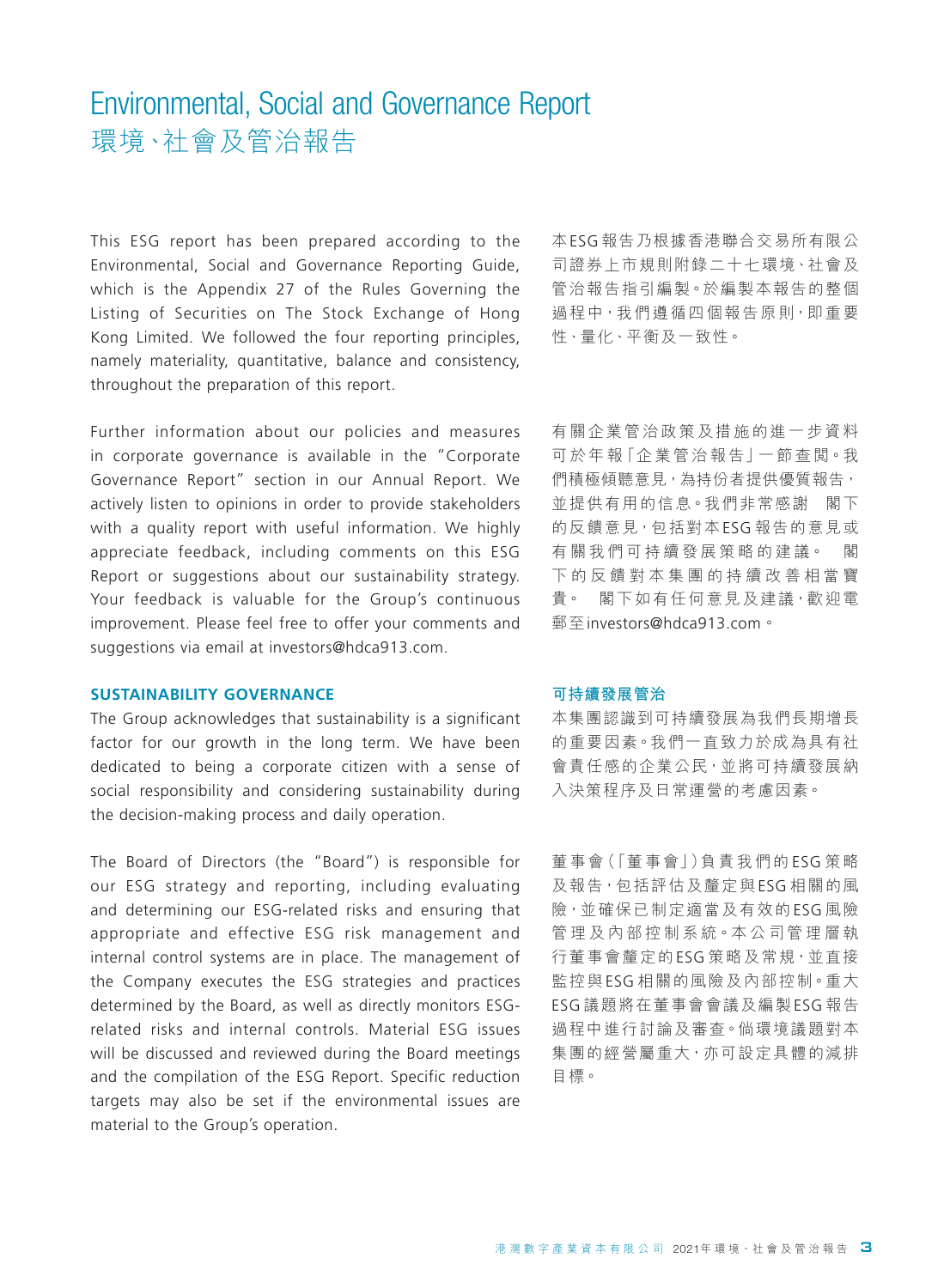With the assistance of an Internal Control Advisor, the Audit Committee periodically reviews and assesses our internal control system to maintain the effectiveness of its functions. The continuous monitoring and improvement of risk management and internal control system can enhance our sustainability.

**RESPONSIBILITY TO OUR STAKEHOLDERS**

The Group is devoted to engaging our stakeholders and continually enhancing our ability in creating values for them. We identify key stakeholders according to our business and operation characteristics. We listen and respond to their reasonable concerns through various means of communication, including but not limited to the annual general meeting and other regular shareholder meetings, the official website, emails, publications such as annual report, interim report and other announcements and notices, etc. We also treasure the opinions of our valuable employees. Employees can communicate with management and provide their feedback directly and transparently. We consider that views from different stakeholders enable us in refining our strategies and setting the pace in the pursuant of sustainability.

The Group is committed to investing in quality assets and acting in the best long-term interests of our shareholders. We recognize the value of making sustainable returns in the long run. The Board is responsible for approving all investment/divestment decisions and formulating the Group's overall investment strategies and guidelines in accordance with the investment objective and policies of the Group.

在內部控制顧問的協助下,審計委員會定 期檢討及評估我們的內部控制系統,以維 持其職能的有效性。持續監督及完善風險 管理及內部控制系統能提升我們的持續發 展能力。

#### **對持份者的責任**

本集團致力於吸引持份者,不斷提升我們 為彼等創造價值的能力。我們根據業務及 運營特點識別關鍵持份者。我們通過各種 溝通方式傾聽並回應彼等的合理關注,該 等方式包括但不限於股東週年大會及其 他定期股東大會、官方網站、電郵、年度 報告、中期報告等出版物以及其他公告及 通告等。我們亦珍視我們寶貴僱員的意見。 僱員可直接透明地與管理層溝通並提供 反饋意見。我們認為不同持份者的觀點, 令我們能夠完善策略並穩固可持續發展的 步伐。

本集團致力於投資優質資產,並為股東謀 求最大的長期利益。我們明白長期取得可 持續回報的價值。董事會負責批准所有投 資╱撤資決策,並根據本集團的投資目標 及政策,制定本集團的總體投資策略及指 引。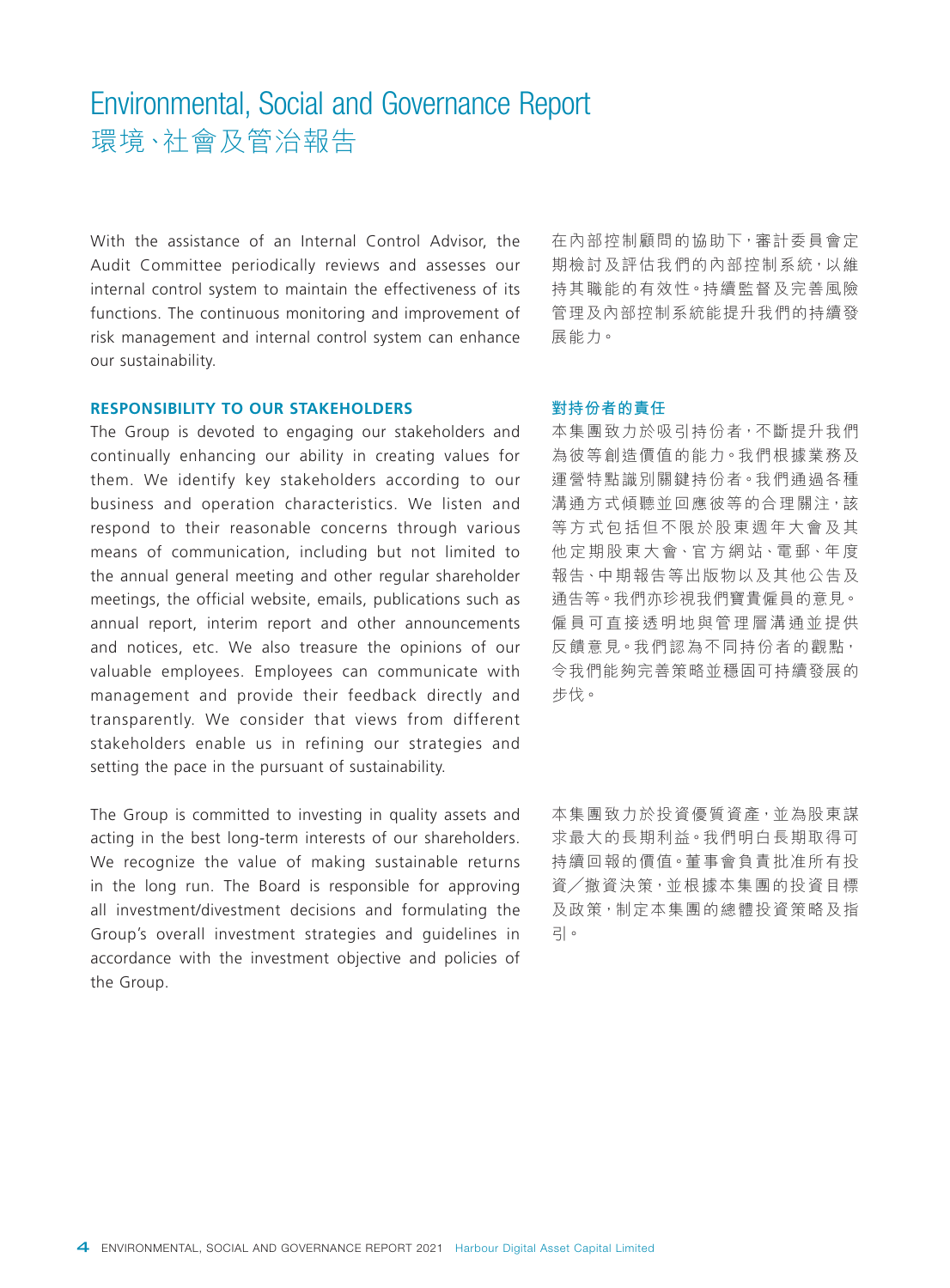Our investment team is responsible for, inter alia, identifying, reviewing and evaluating suitable investment or divestment opportunities, assisting the Board in the execution of investment and divestment decisions and monitoring the investments of the Group. When a potential investment opportunity arises, our investment team will evaluate it thoroughly and critically in order to reduce investment risks and protect the interests of shareholders. In making investment decisions, we adopt a responsible and prudent approach to balance profitability and risk.

#### **MATERIALITY ASSESSMENT**

A materiality assessment was performed in order to identify sustainability topics that are material and relevant to the Group. To identify potential material topics for disclosure in the ESG Report, we took reference to the ESG Reporting Guide and set possible topics for assessment. Integrating feedback collected and management's evaluation, we identified "Quality of Investment", "Corporate Governance", "Anti-corruption" and "Talent Attraction and Retention" as the material ESG issues to the Group and its stakeholders. This exercise facilitated us in aligning our sustainability priorities with stakeholders' expectations and focusing on the material and relevant issues.

我們的投資團隊負責(其中包括)識別、審 查及評估合適投資或撤資機會,協助董事 會執行投資及撤資決策,並監控本集團的 投資。當潛在投資機會出現時,我們的投 資團隊將對其進行徹底及嚴格評估,以降 低投資風險並保障股東利益。於作出投資 決策時,我們採用負責及審慎的方法,以 平衡盈利能力及風險。

#### **重要性評估**

我們已進行重要性評估,以識別對本集團 屬重大且相關的可持續發展議題。為識別 於ESG 報告中披露的潛在重大議題,我們 已參考ESG 報告指引並就評估設置可能議 題。結合收集的反饋意見及管理層評估, 我們確定「投資質量」、「企業管治」、「反 貪 污」及「吸 引 及 挽 留 人 才」為 本 集 團 及 其持份者的重大ESG 議題。這項工作有助 於我們將可持續發展的優先重點與持份者 的期望保持一致,並專注於重大及相關議 題。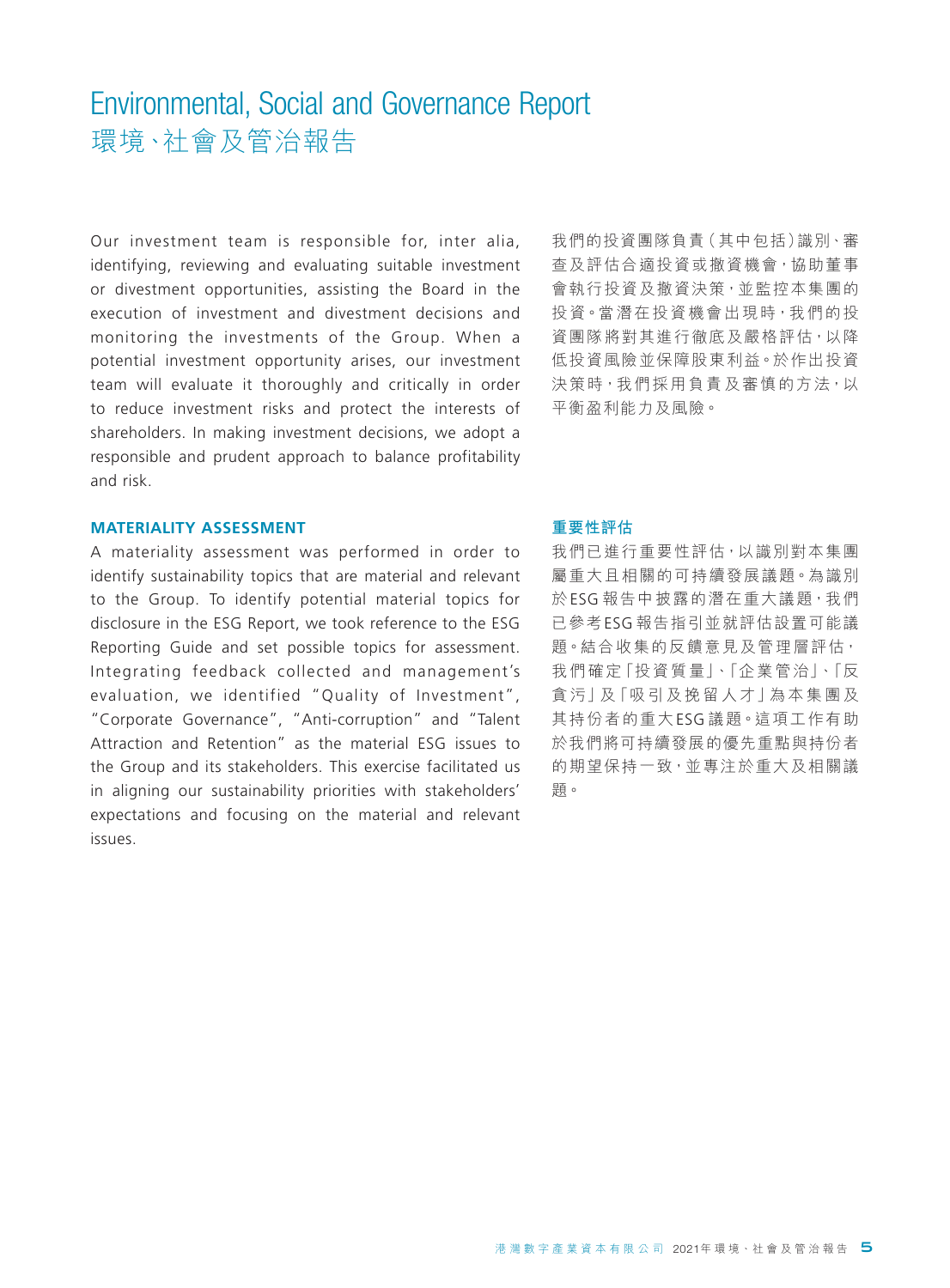#### **OUR ENVIRONMENT**

Being an investment company, we are also conscious of our investment decision and the potential impact on the environment contributed by our investment. When the investment opportunity arises, we would consider the risk and return dynamics of the projects as well as the potential positive and negative environmental effects caused by the projects.

During the Year, the Group did not violate any environmental protection laws and regulations that had a significant impact on the Group relating to air and greenhouse gas emissions, discharges into water and land, and generation of hazardous and non-hazardous wastes.

#### **EMISSIONS AND USE OF RESOURCES**

We have no manufacturing plant or company-owned vehicle and do not produce direct air emissions. Our environmental impact is mainly due to the consumption of electricity, water, office supplies and the indirect greenhouse gas emission generated therefrom. The electricity supply, water supply and sewage discharge are under the exclusive control of the owner and the property manager of the office premises. We are unable to obtain electricity and water usage data for disclosure purposes. The daily water consumption is mainly supplied from the municipal water network, and there is no difficulty in sourcing water.

#### **環境**

作為一家投資公司,我們亦意識到我們的 投資決策及我們的投資對環境的潛在影 響。當投資機會出現時,我們會考慮項目 的風險和回報動態以及項目可能帶來的正 面及負面環境影響。

於本年度,本集團並無違反任何有關廢氣 及溫室氣體排放、向水及土地的排污、有 害及無害廢棄物的產生的環境保護法律法 規而對本集團有重大影響的情況。

#### **排放及資源使用**

我們並無生產廠房或公司自有車輛,亦無 產生直接空氣排放。我們對環境的影響乃 主要由於電力、水、辦公用品的消耗以及 由此產生的間接溫室氣體排放。電力供應、 供水及污水排放完全由辦公場所的業主及 物業管理公司控制。我們無法獲得電力消 耗及用水數據以作出披露。日常用水主要 來自市政供水網絡,取水並無困難。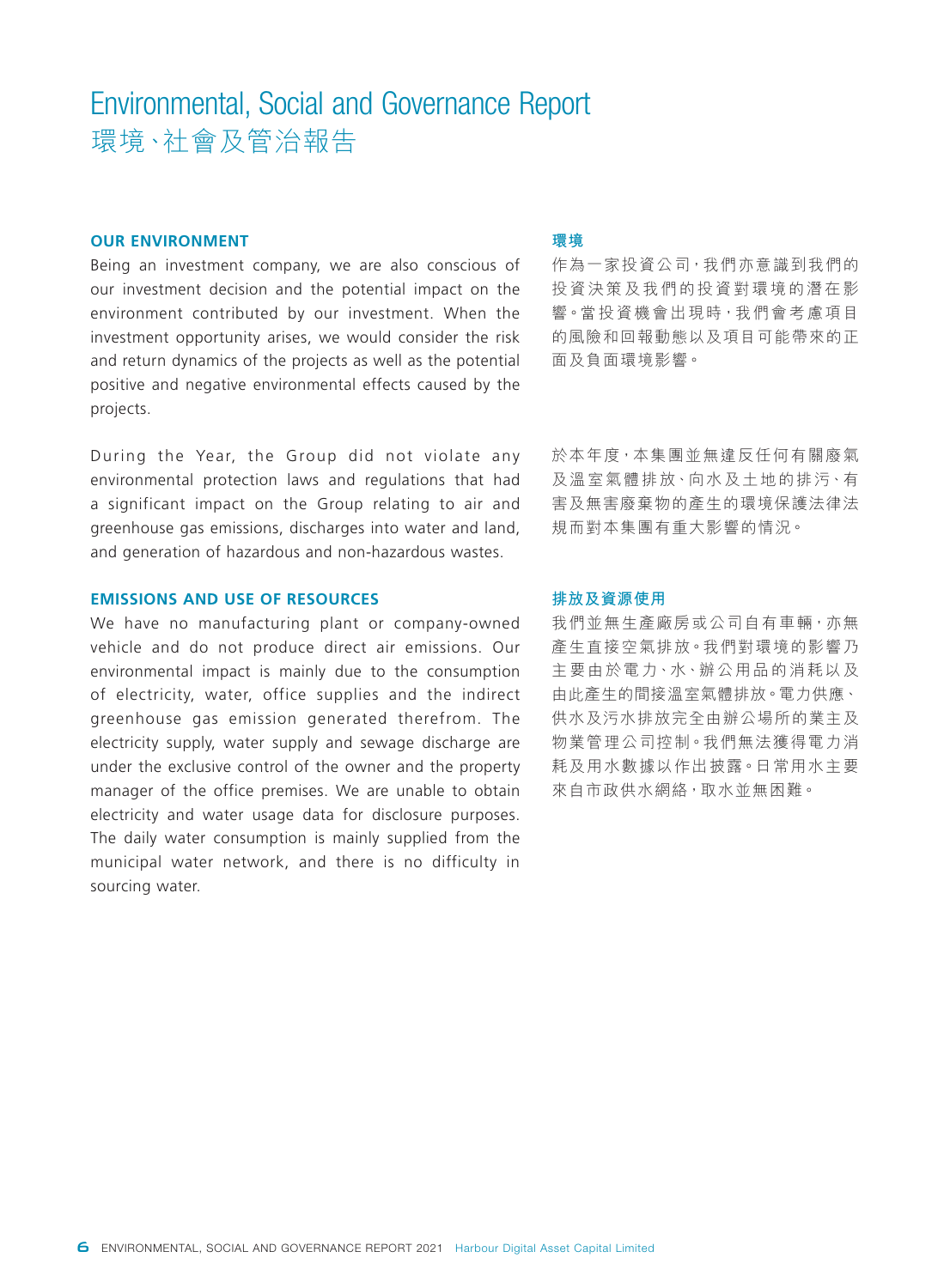Despite that, we adhere to low-carbon operations in an effort to reduce energy and resources consumption. We have implemented the measures below to minimize our impacts on the environment.

儘管如此,我們仍堅持低碳運營,減少能 源及資源消耗。我們一直在實施下列措施, 以最大程度地減少對環境的影響。



#### **Waste Management**

Since the Group does not produce physical products, no hazardous waste was generated and no packaging material has been used. General refuse from our office mainly consists of paper, aluminium cans and plastic bottles. We estimate that less than 0.1 tonnes of non-hazardous waste were generated in our office during the Year, similar to that of the previous year.

#### **廢棄物管理**

由於本集團並不生產有形產品,故並不產 生有害廢棄物,亦不使用任何包裝材料。 辦公室產生的一般廢棄物主要包括紙張、 鋁罐及塑料瓶等。於本年度內,我們估計 辦公室產生的無害廢棄物少於0.1噸,與過 往年度類似。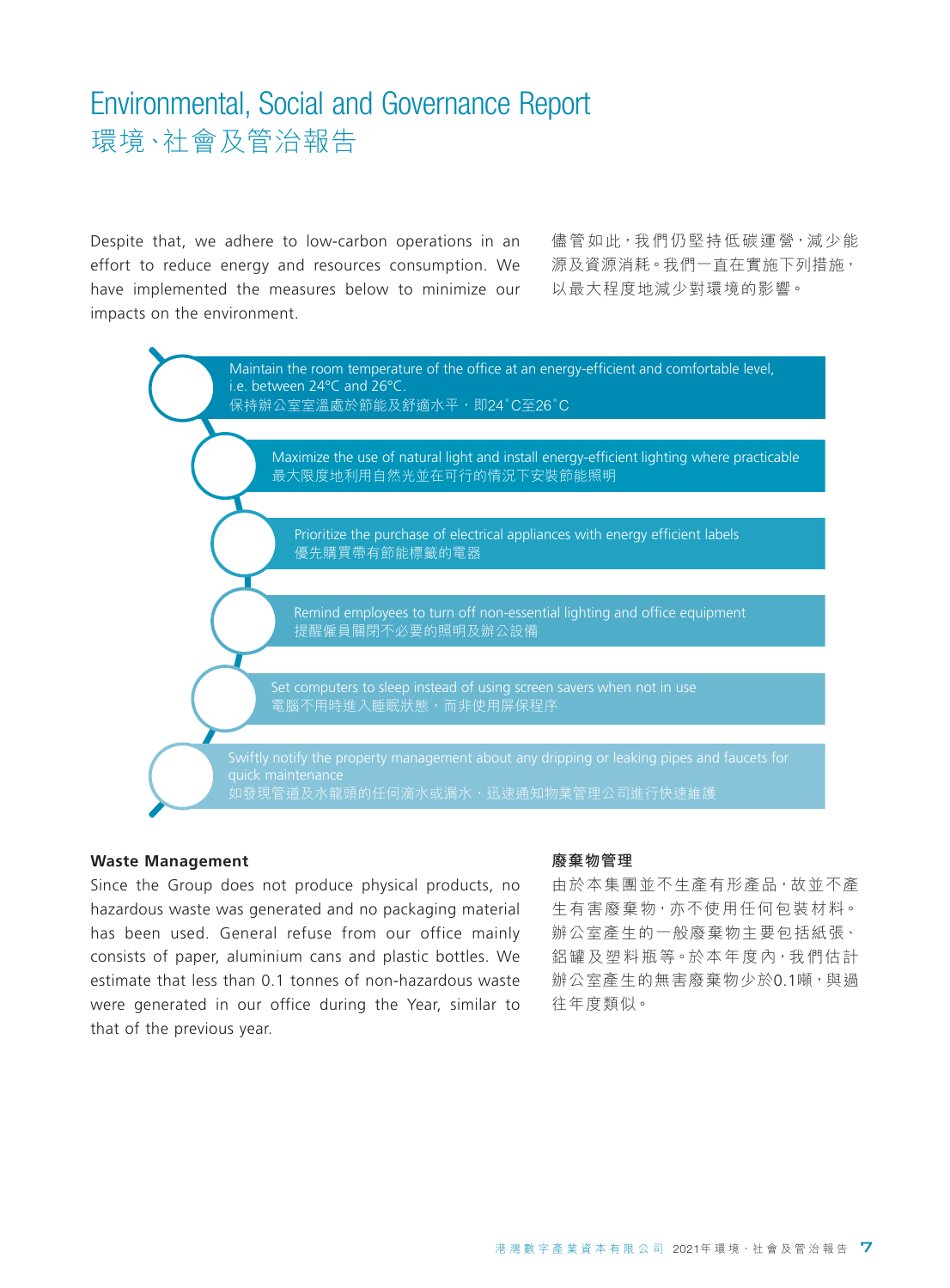The Group also supports waste sorting and recycling. We dispose rechargeable batteries at designated collection boxes and segregate used papers, letters and envelopes for recycling. The Group advocates the "4R" principles of Reduce, Reuse, Replace and Recycle with actions as follows:

本集團亦支持廢物分類及回收。我們將可 充電式電池棄置於指定收集箱,分開用過 的紙張、信件及信封進行回收。本集團倡 導減少使用、重複使用、代替及循環利用 的「4R」原則,並採取以下行動:

#### **Reduce 減少使用**

- Use double-sided printing and photocopying whenever possible
- Promote "Think Twice Before Copy" in the office to avoid unnecessary printings
- 盡可能使用雙面打印及複印
- 在辦公室推廣「三思而後印」以避免不必要的打印

#### **Reuse 重複使用**

- Reuse single-sided paper whenever possible
- Reuse pen shafts with ink refills rather than disposing them
- Encourage staff to reuse stationery, e.g. used envelop and document folder
- 盡可能重複使用單面紙張
- 補充筆芯及重複使用筆桿,而非在使用後丟棄筆桿
- 鼓勵員工重複使用文具,例如使用過的信封及文件夾

#### **Replace 代替**

- Encourage the use of electronic communication means, e.g. emails and soft copies instead of letters or fax
- Whenever possible, adopt virtual meeting and teleconferencing instead of business travel to cut unnecessary trips and the greenhouse gas emission therefrom
- 鼓勵使用電子通訊方式,例如電郵及電子版,而並非信件或傳真
- 盡可能採用虛擬會議及電話會議代替出差,以減少不必要的出行及由此產生的溫室氣體排放

#### **Recycle 循環利用**

- Except papers containing confidential information, all waste paper is sent to paper mills or scrap paper collectors
- Send printer cartridges to producer for recycling
- Make sure that the recyclables collected are collected by recyclers for proper recycling
- 除包含機密資料的紙張外,所有廢紙均送往造紙廠或廢紙收集處
- 打印機墨盒送往生產商進行回收
- 確保所收集的可回收物由回收商收集, 以便妥善循環利用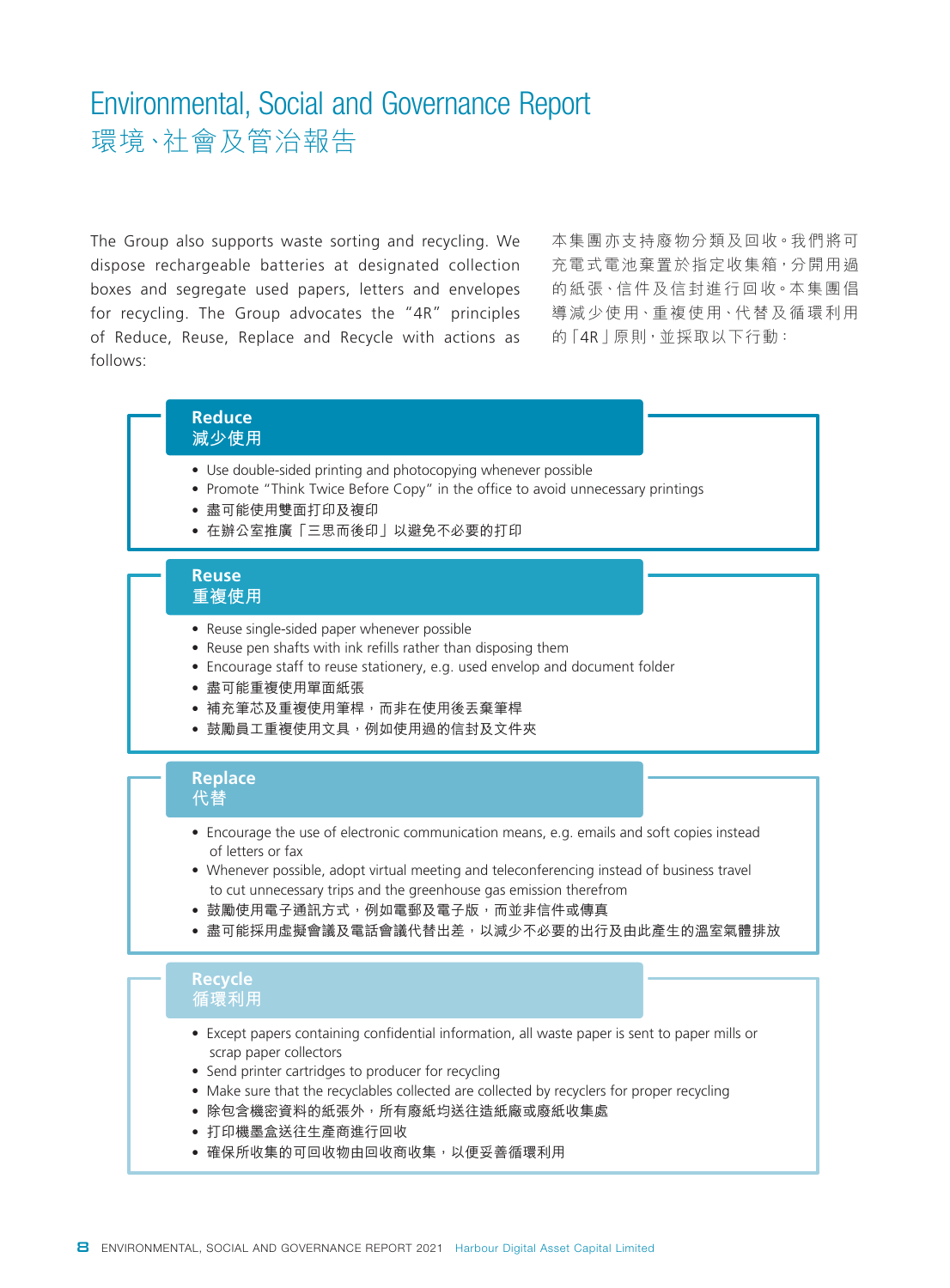The Group believes we have reduced our emissions and conserved resources through these actions. We will continue to identify opportunities to improve our environmental performance.

#### **Use of Packaging Material**

Given our business nature, the Group does not have manufacturing facilities and does not consume a significant amount of packaging materials.

#### **THE ENVIRONMENT AND NATURAL RESOURCES**

As our operation is office-based, we do not induce a substantial negative impact on the environment. The Group strictly complies with applicable environmental laws and regulations, such as the Waste Disposal Ordinance (Cap. 354) and is committed to promoting a green office. We adopt environmentally friendly measures so as to achieve green operation. The Group recognizes that the emission of greenhouse gases is one of the factors leading to climate change. Although there are no industrial or commercial processes in the daily operation, the Group will still promote a green lifestyle among the employees and strive to reduce the use of energy and other resources. The Group will do its part to reduce emissions while ensuring that it continues to grow and prosper.

本集團認為,我們已通過該等措施減少排放 及節省資源。我們將繼續尋找改善環境表現 的機會。

#### **使用包裝材料**

鑑於我們的業務性質,本集團並無生產設施, 亦不會消耗大量包裝材料。

#### **環境及天然資源**

由於我們的業務於辦公室運營,我們不會對 環境造成重大負面影響。本集團嚴格遵守適 用環境法律及法規,例如《廢物處置條例》 (第354章),並致力於推廣綠色辦公。我們 採取環保措施以實現綠色運營。本集團認識 到溫室氣體排放乃導致氣候變化的因素之 一。儘管日常運營中並無工業或商業流程, 但本集團仍將於僱員之間推廣綠色生活方 式,努力減少能源及其他資源的使用。本集 團將盡其所能減少排放,同時確保其繼續發 展及繁榮。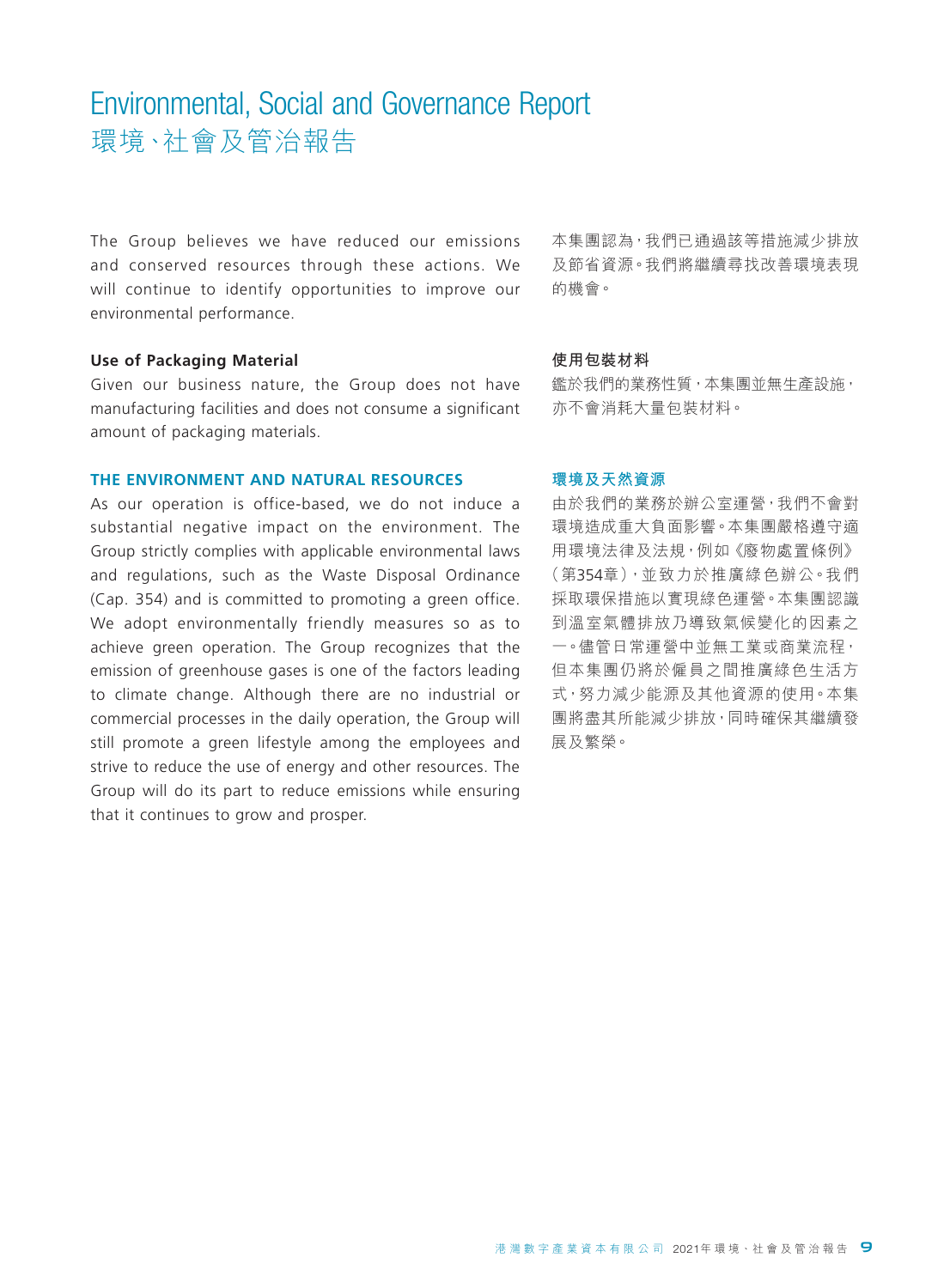#### **CLIMATE CHANGE**

The Group recognizes that climate change is a global challenge and may affect the communities and business operation in a negative way. Since the Group does not have any manufacturing plant or supply chain, our major operations will not be materially impacted by climaterelated issues.

Nevertheless, the acute physical risks may still pose danger to our employees. The extreme weather conditions, such as typhoons, heavy rains, heatwaves and storms, will be intensified and more frequent. To safeguard the safety of the employee during extreme weather conditions, the Group sets its internal guideline on adverse weather arrangement in times of typhoon, rainstorm and extreme conditions after super typhoons. The Group would stay alert to any announcements by the local governments on weather condition and prepare for emergency actions.

#### **OUR PEOPLE**

We rely on our talented employees to provide outstanding investment services with professional and informed decisions. We value the contributions of our staff to the operation and sustainable development of our business. We understand the importance of attracting, developing and retaining talents by providing them with an excellent working environment and achieving mutual success together with the Group.

#### **氣候變化**

本集團認識到氣候變化乃一項全球性挑戰, 可能會對社區及業務運營產生負面影響。由 於本集團並無任何生產廠房或供應鏈,我們 的主要業務將不會受到氣候相關問題的重 大影響。

儘管如此,緊急的實體風險仍可能對我們的 僱員構成危險。颱風、暴雨、熱浪及暴風雨 等極端天氣狀況將加劇及更加頻繁。為保障 僱員在極端天氣狀況下的安全,本集團已制 定颱風、暴雨及超強颱風後的極端情況下等 惡劣天氣安排的內部指引。本集團將密切留 意當地政府有關天氣狀況的任何公告,並做 好應急行動的準備。

#### **員工**

我們憑藉優秀僱員以專業及明智決策提供 出色的投資服務。我們重視員工在業務運營 及可持續發展方面的貢獻。我們了解通過提 供良好的工作環境並與本集團取得共同成 功,以吸引、發展及挽留人才的重要性。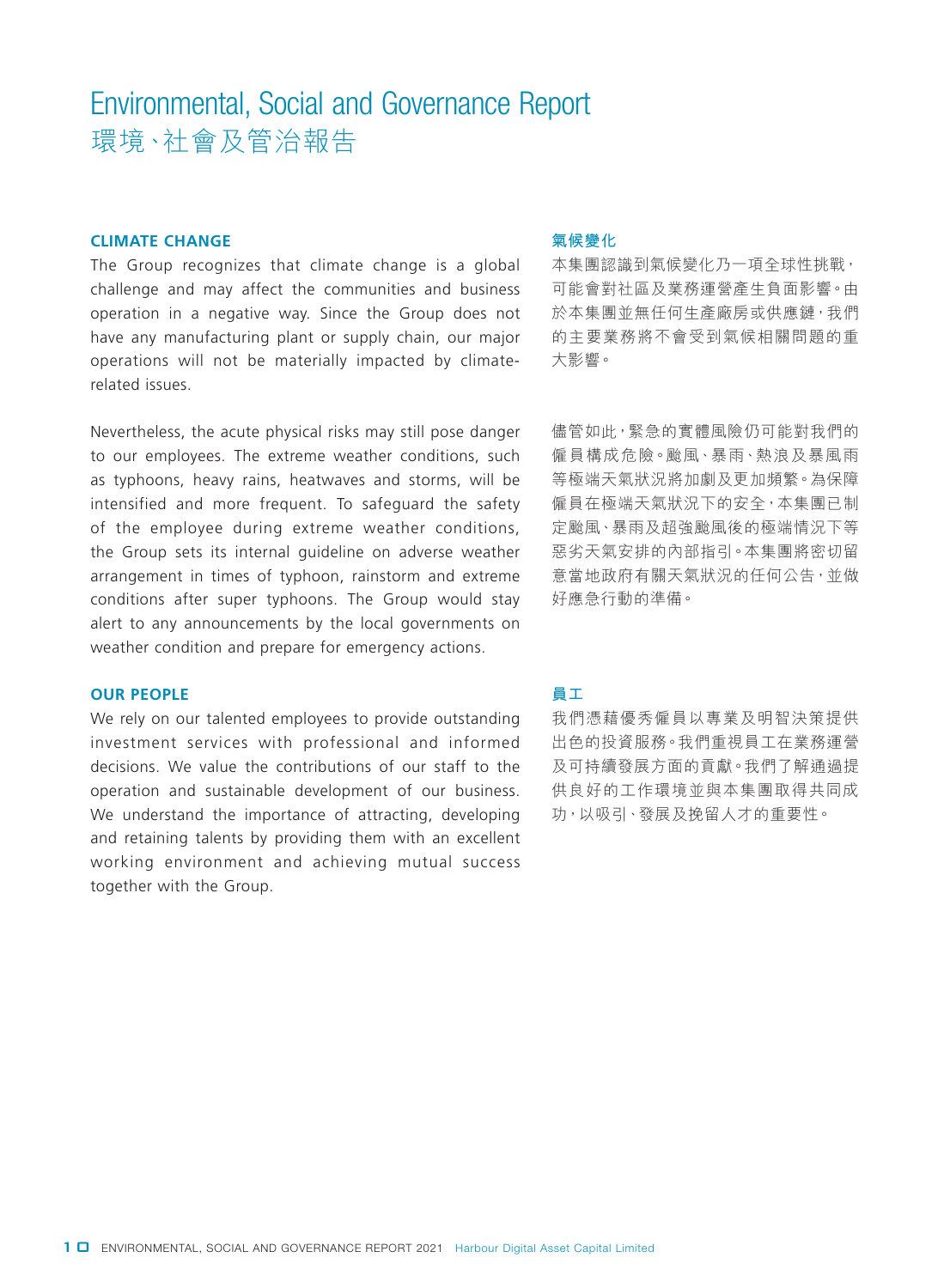#### **EMPLOYMENT AND LABOUR STANDARD**

We protect the legitimate rights and benefits of employees and strictly comply with the Employment Ordinance (Cap. 57), the Employees' Compensation Ordinance (Cap. 282), the Mandatory Provident Fund Schemes Ordinance (Cap. 485), the Minimum Wage Ordinance (Cap. 608) and other relevant laws and regulations on employment and labour standards.

#### **Talent Attraction and Retention**

We offer competitive remuneration, promotion opportunity, compensation and benefit packages to attract and retain talents. Our remuneration package comprises with basic salary, MPF, five-day working week, medical insurance and share option scheme. The package is determined with reference to the qualifications, performance and work experience of the individual as well as the market rates. We have specified standard working hours, holidays and rest periods, remuneration and welfare, compensation and dismissal in employment contracts. Employees are provided with sick and injury leaves, maternity and paternity leaves and other entitlements according to the laws of Hong Kong.

The Group is committed to supporting and developing its staff to enable them to carry out their work effectively and fulfill their potential. Staff appraisals will be conducted in comfortable surroundings and free from interruptions annually to encourage an honest exchange of views. Remuneration packages are reviewed periodically based on our operating results, individual performance and market information. Employees may be promoted on basis of their performance in the current jobs and the extent to which they demonstrate the attributes required for the higher grade.

#### **僱傭及勞工準則**

我們保障僱員的合法權益,嚴格遵守《僱 傭條例》(第57章)、《僱員補償條例》(第 282章)、《強 制 性 公 積 金 計 劃 條 例》( 第 485章)、《最 低 工 資 條 例》( 第608章)及 其他有關僱傭及勞工準則的法律及法規。

#### **吸引及挽留人才**

我們提供具競爭力的薪酬、晉升機會及福 利待遇,以吸引及挽留人才。我們的薪酬 待遇包括基本工資、強積金、五天工作週、 醫療保險及購股權計劃。待遇乃根據個人 的資歷、表現及工作經驗以及市場價格釐 定。我們於勞動合同中規定標準工時、節 假日及休息時間、薪酬及福利、補償及解 僱。根據香港法例,向僱員提供病假及工 傷假、產假及陪產假以及其他應享權利。

本集團致力於支持及發展其員工,使彼等 能夠有效地開展工作並發揮其潛力。員工 評估將每年於舒適的環境中進行,不會受 到干擾,以鼓勵誠實地交換意見。薪酬待 遇會根據我們的經營業績、個人表現及市 場資料定期進行檢討。本集團可能會根據 僱員在當前工作中的表現以及彼等擁有高 階工作所需能力的程度來晉升僱員。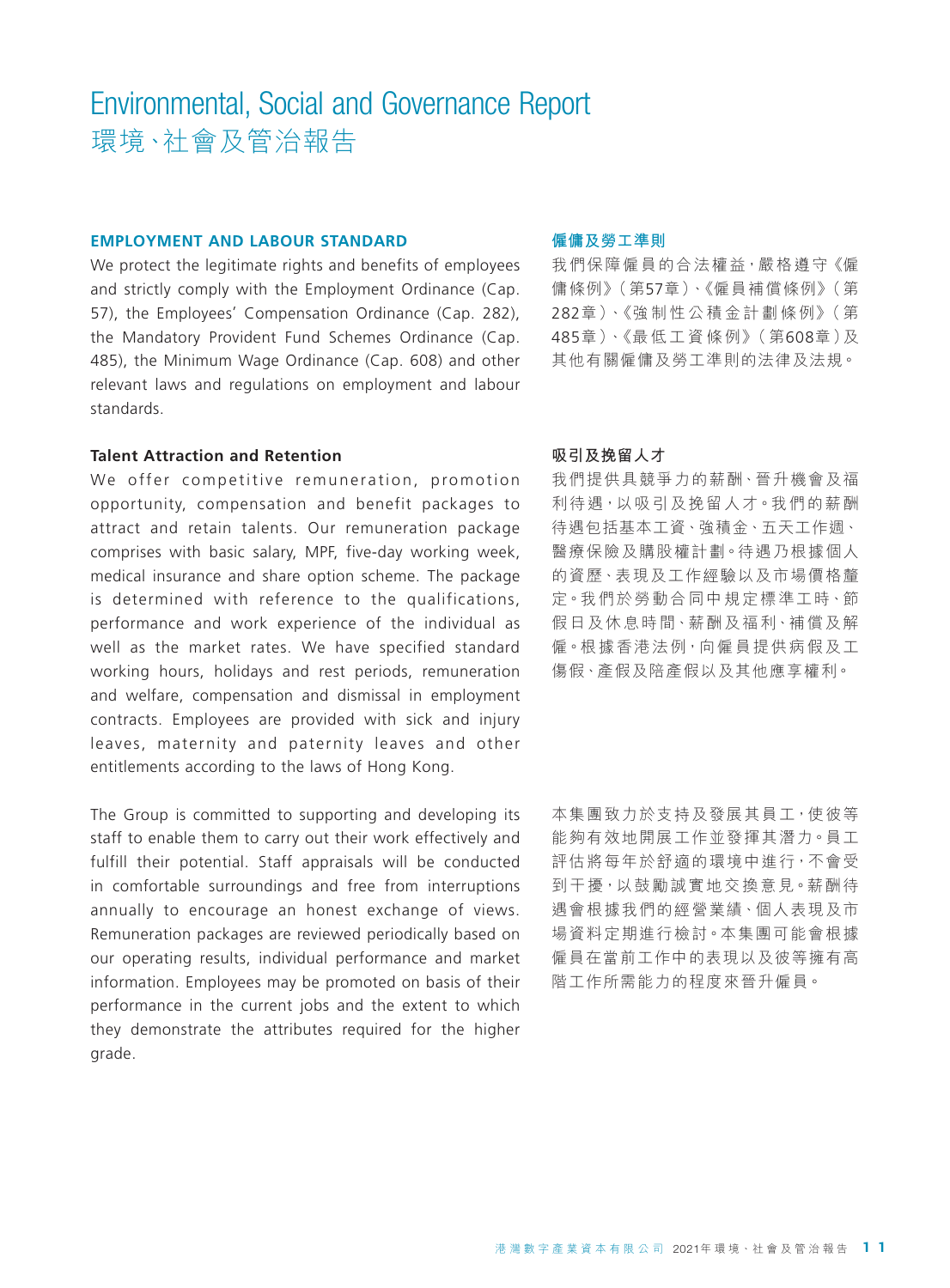Meanwhile, any appointment, promotion or termination of employment contract would be based on reasonable, lawful grounds and internal policies, such as staff handbook. The Group strictly prohibits any kinds of unfair or unreasonable dismissals.

#### **Equal Opportunities**

The Group adheres to the principles of fairness and mutual respect. We comply with, in all material respects, the following ordinances and the relevant codes of practice issued by the Equal Opportunities Commission of Hong Kong: Sex Discrimination Ordinance (Cap. 480), Disability Discrimination Ordinance (Cap. 487), Family Status Discrimination Ordinance (Cap. 527), and Race Discrimination Ordinance (Cap. 602). We treat all employees and candidates equally and avoid any forms of discrimination, including age, gender, marital status, pregnancy, disability, religion and ethnicity, in recruitment, remuneration and promotion.

#### **Anti-child and Forced Labour**

The Group does not tolerate any child or forced labour. We ensure all new joiners meet the minimum age for legal employment through the recruitment process. To combat against illegal employment on child and forced labour, the Group's human resources department requires job applicants to provide valid identity documents before confirmation of employment to ensure that the applicants are lawfully employable. All the personal information provided during recruitment should be real and effective. If there is any mendacious information, the Group will terminate the employment according to relevant laws and regulations. The Human Resources Department of the Group is responsible to monitor and ensure compliance by the Group with the latest relevant laws and regulations that prohibit child labour and forced labour.

同時,任何聘用、晉升或終止勞動合同均 將基於合理、合法的理據及員工手冊等內 部政策。本集團嚴禁任何形式的不公平或 不合理解僱。

#### **平等機會**

本集團恪守公平及相互尊重的原則。我們 於所有重大方面均遵守香港平等機會委 員 會 頒 佈 的 下 列 條 例 及 有 關 常 規 守 則: 《性別歧視條例》(第480章)、《殘疾歧視 條例》(第487章)、《家庭崗位歧視條例》 ( 第527章)及《種 族 歧 視 條 例》( 第602 章)。我們平等對待所有僱員及候選人, 在招聘、薪酬及晉升方面避免任何形式的 歧視,包括年齡、性別、婚姻狀況、懷孕、 殘疾、宗教及種族。

#### **反童工及強迫勞動**

本集團不容忍任何童工或強迫勞動。我們 通過招聘過程確保所有新入職人員均達到 合法就業的最低年齡。為打擊非法僱傭童 工及強迫勞動,本集團人力資源部於確認 僱傭關係前會要求應聘者提供有效身份文 件以確保應聘者可合法受聘。於招聘期間 提供的所有個人信息應真實有效。如有任 何虛假信息,本集團將根據相關法律法規 終止僱傭關係。本集團人力資源部負責監 控及確保本集團遵守禁止童工及強迫勞動 的最新相關法律法規。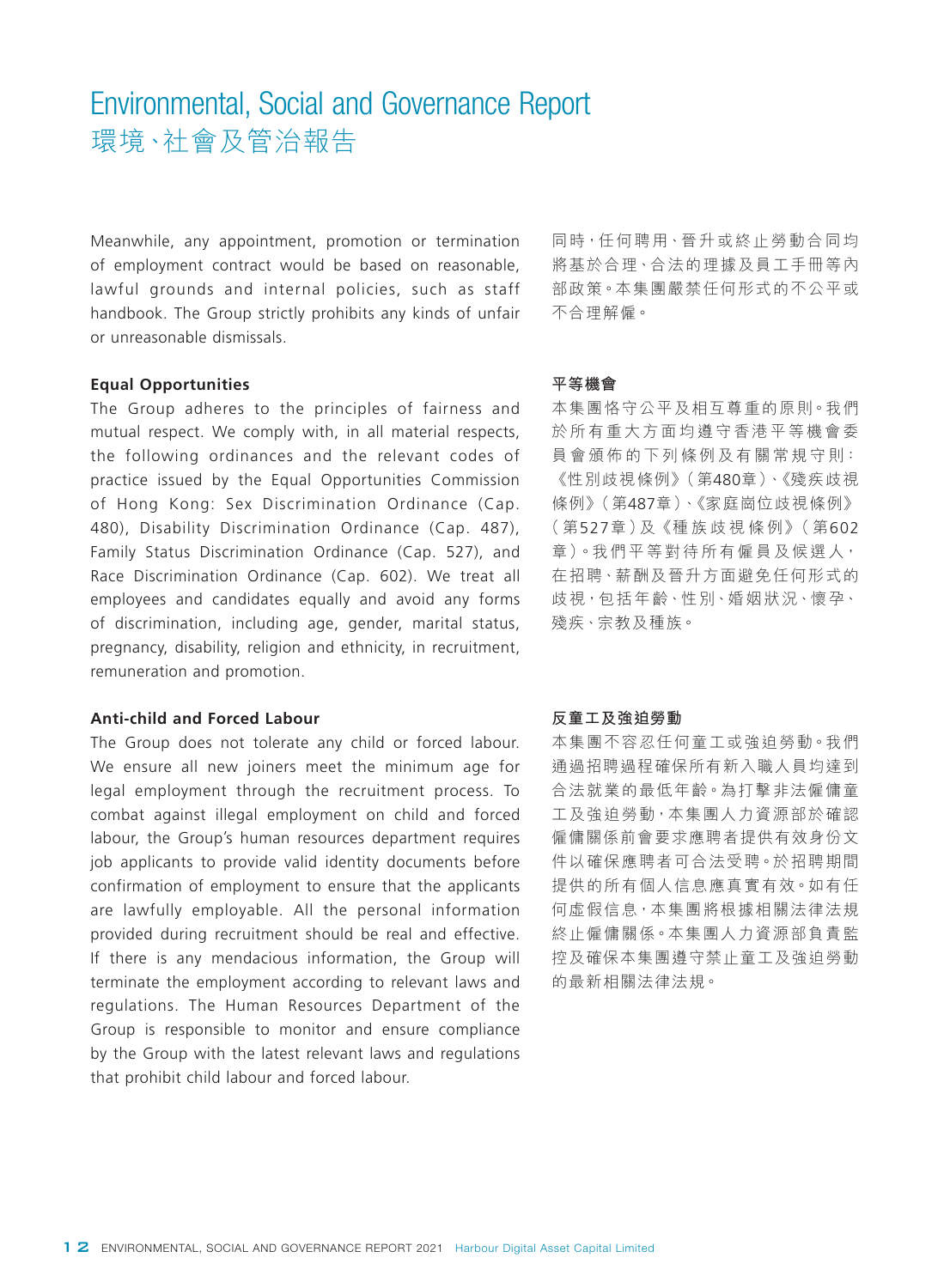The Group has not identified any significant noncompliance with laws and regulations relating to employment, recruitment and dismissal, equal opportunities or other issues regarding labour standards during the Year. As at the end of the Year, the total number of employees was 15. The charts below demonstrated the breakdown of the employees by gender, age group, employee category and geographical region.

於本年度內,本集團並無發現任何嚴重違 反與僱傭、招聘及解僱、平等機會或其他 有關勞工準則相關的法律及法規的情況。 於本年度末,僱員總數為15人。下圖顯示 按性別、年齡組別、僱員類別及地區劃分 的僱員明細。

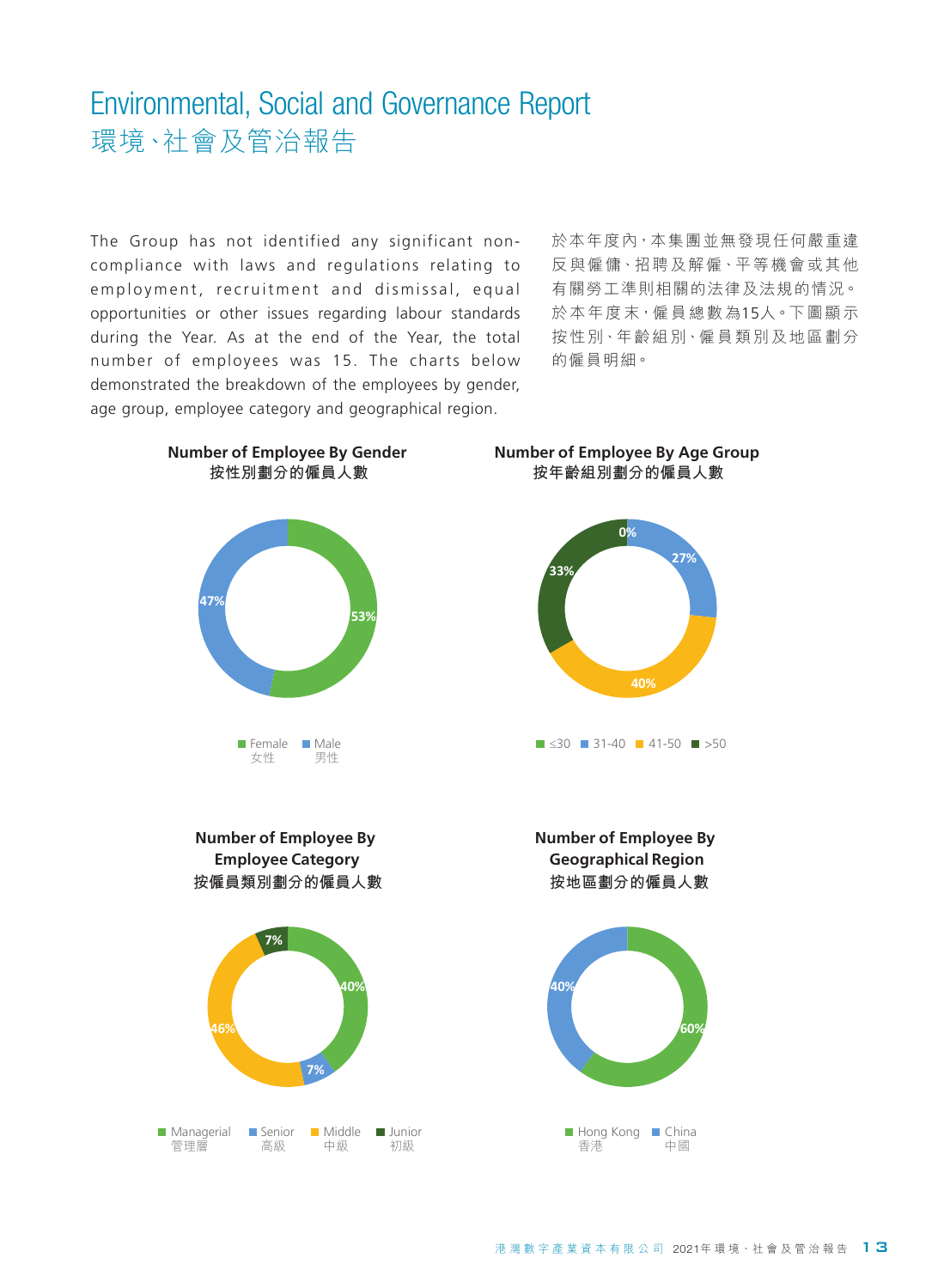#### **HEALTH AND SAFETY**

The Group undertakes to safeguard the health and safety of its employees and expects all employees to strictly observe the Company's health & safety policies. As an investment company, all our staff work in offices and are not exposed to significant health and safety risks. Nevertheless, potential injury hazards from slips, trips and falls for staff remain. In order to prevent work-related injuries and ensure the well-being of our employees, the following measures have been implemented:

#### **健康與安全**

本集團承諾保障其僱員的健康與安全,並 期望全體僱員嚴格遵守本公司的健康與 安全政策。作為一家投資公司,我們所有 員工均在辦公室工作,不會面臨重大健康 及安全風險。然而,仍然存在人員滑倒、 絆倒及跌倒的潛在傷害危險。為防止工傷 及確保僱員的福祉, 我們已採取以下措施:

Strictly prohibit smoking in office to safeguard indoor air quality 嚴禁辦公室吸煙,以保障室內空氣質量

Ensure adequate ventilation and suitable lighting for efficient daily operations 確保充足的通風及適當的照明,以確保高效的日常運行

Provide adjustable office chairs and computer monitors to facilitate good posture and reduce eye strain 提供可調節的辦公椅及電腦顯示器,以利於良好的姿勢及減輕眼睛疲勞

Keep common areas of the office, such as corridors and pantry, hygienic and tidy 保持辦公室公用區域,例如走廊及茶水間的衛生及整潔

Provide occupational health guidelines for staff to raise their awareness 為員工提供職業健康指引,以提高彼等的意識

Regularly clean the air conditioning equipment 定期清潔空調設備

Prepared a first-aid kit in the office in case of emergency 在辦公室準備急救箱以備緊急情況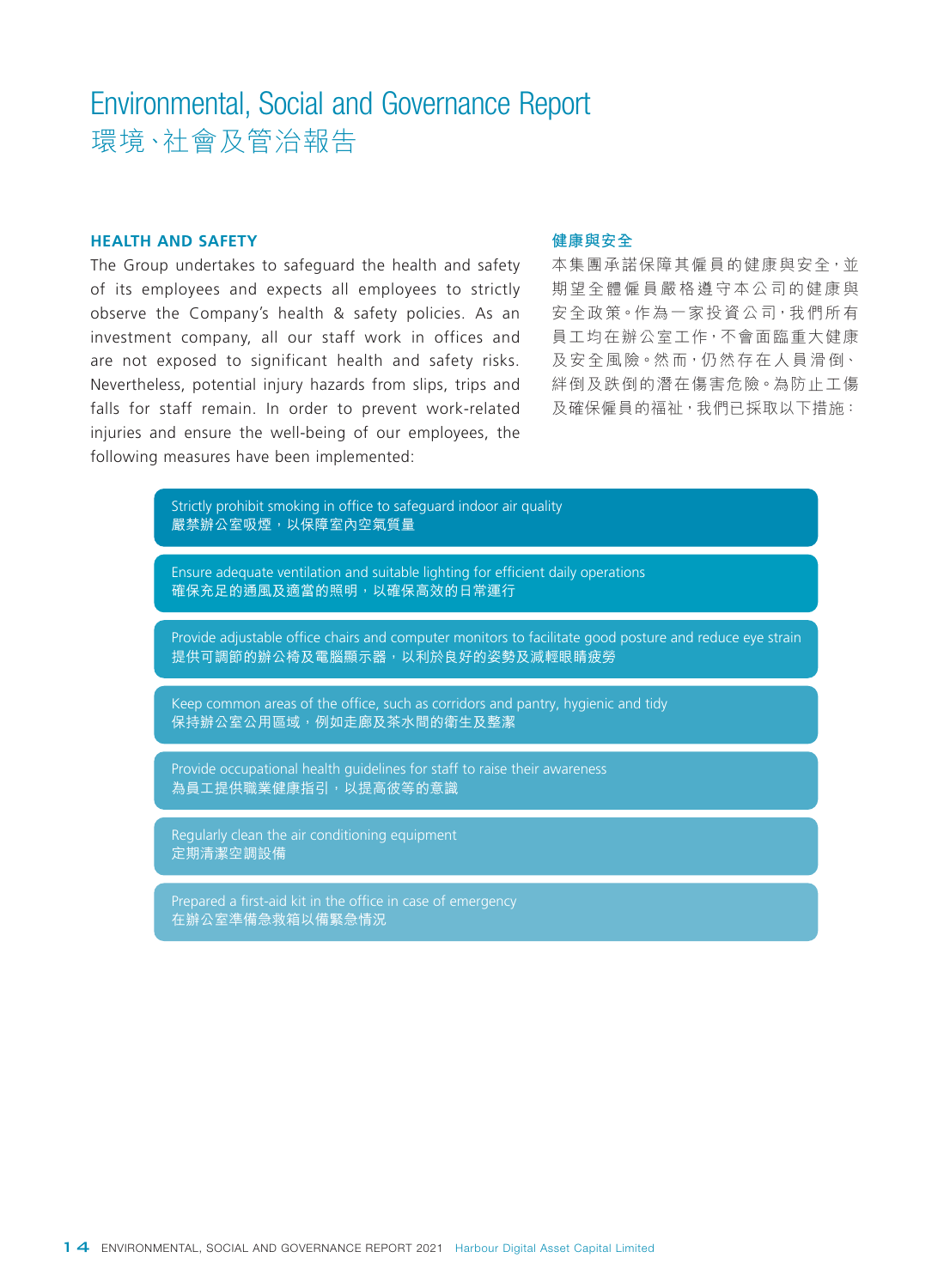In response to the coronavirus pandemic, we have introduced precautions to safeguard the health of our staff:

- closely monitor the news and updates of the event of coronavirus and adjust the operations of employees accordingly if required;
- prepare virus prevention materials including surgical masks and disinfection supplies for the office and employees;
- provide hand sanitizers for employees and visitors;
- measure body temperature before entering the office;
- require staff to wear face masks in the office;
- reduce face-to-face communications; and
- home office arrangement is adopted and continuously reviewed to lower the risk of infection

The Group strictly abides by the Occupational Safety and Health Ordinance (Cap. 509) or other relevant laws and regulations on health and safety. During the past three years, including the Year, no cases in relation to work injuries or fatalities were recorded. We were not aware of any significant non-compliance with the applicable regulations on occupational health and safety during the Year.

為應對冠狀病毒大流行,我們採取預防措 施以保障員工的健康:

- 密切監察冠狀病毒事件的新聞及最 新消息,並在需要時相應地調整僱 員的操作;
- 為辦公室及僱員準備防病毒物料, 包括口罩及消毒用品;
- 為僱員及訪客提供洗手液;
	- 進入辦公室前測量體溫;
- 要求員工在辦公室佩戴口罩;
- 減少面對面交流;及
- 採納家庭辦公安排,並不斷進行審 查,以降低感染風險

本集團嚴格遵守《職業安全及健康條例》 (第509章)或其他有關健康與安全的法律 及法規。於過去三年(包括本年度)內,並 無記錄與工傷或死亡相關的案例。於本年 度內,我們並不知悉任何嚴重違反有關職 業健康與安全的適用法規的情況。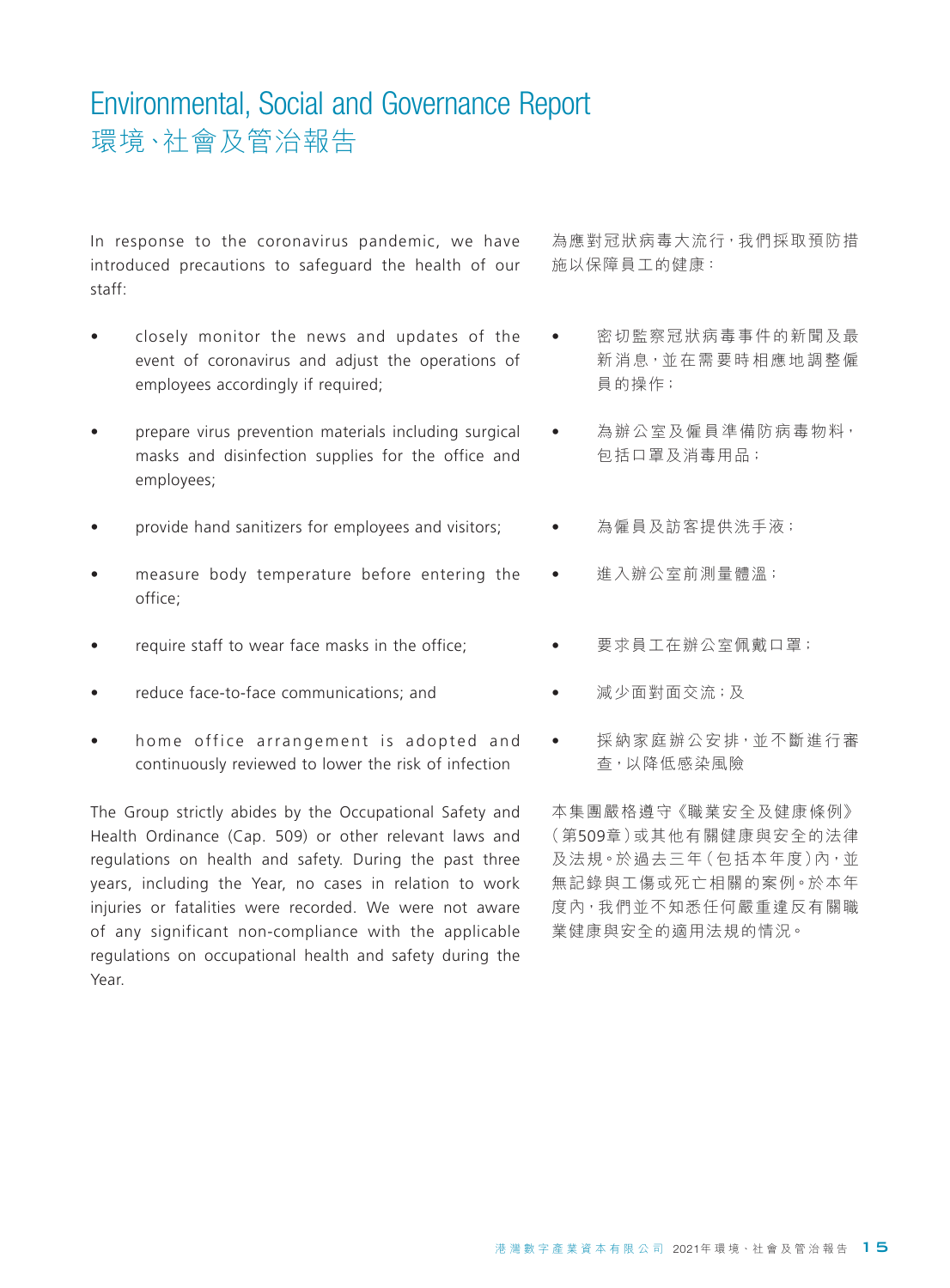#### **DEVELOPMENT AND TRAINING**

We recognize the importance of staff training and development for the mutual growth of both the Group and our employees. We encourage the continuing education of our directors and employees to further enhance their skills, acquire professional knowledge and keep abreast of the latest developments in the industry, through participation in training organized by professional bodies. The company secretary provides regular briefings to the directors to ensure they understand the updates on statutory and regulatory requirements and are fully aware of their roles and responsibilities. During the Year, 53% of our employees received training arranged by the Group and the average training hour was 1.1 hour per employee. For detailed breakdown of the trained employee and the average training hours by gender, employee category and function, please refer to the "Summary of Key Performance Indicators" section.

#### **發展及培訓**

我們認識到員工培訓及發展對於本集團 及僱員共同成長的重要性。我們鼓勵董事 及僱員的持續教育,通過參加專業機構組 織的培訓,進一步提高技能,掌握專業知 識,並緊跟行業的最新發展。公司秘書會 向董事提供定期簡介,確保彼等了解有關 法定及監管規定的最新消息, 充分了解其 角色及職責。於本年度內,53% 的僱員已 接受本集團安排的培訓,平均培訓時數為 每名僱員1.1小時。有關受訓僱員的詳盡明 細以及按性別、僱員類別及職能劃分的平 均培訓時數,請參閱「關鍵績效指標概要」 一節。



**Number of Trained Employee By Gender**

**按僱員類別劃分的受訓僱員人數 Number of Trained Employee By Employee Category**

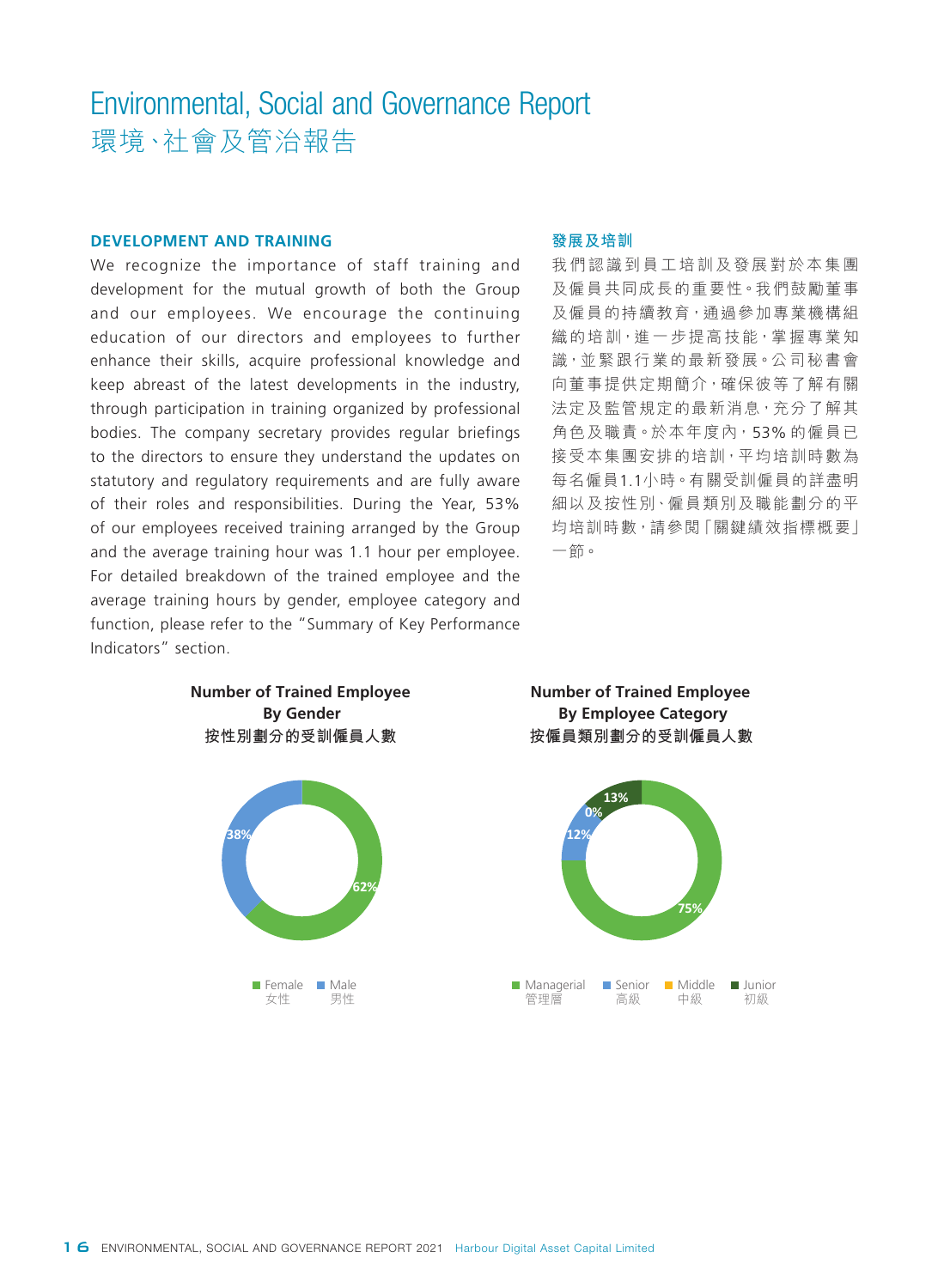#### **OUR SOCIETY**

#### **SUPPLY CHAIN MANAGEMENT**

The Group's suppliers mainly include securities brokers, professional service providers for legal, advisory and other services, as well as various suppliers for office equipment and hardware. Our supply chain is rather simple and the environmental and social risk involved is relatively low. During the Year, the total number of suppliers of the Group was 8 and all of them are located in Hong Kong.

We consider qualifications, compliance, business scale and reputation when choosing suppliers. Our suppliers are expected to comply with national and local laws and regulations relating to business conduct, environmental protection and other business practices. If a supplier is found in non-compliance with our policies or contractual provisions, we will suspend the business relationship until the irregularity has been rectified. The Group was not aware of any non-compliance incidents or notable adverse impacts on business ethics, environmental protection, human rights and labour practices among our major suppliers in the Year.

#### **PRODUCT RESPONSIBILITY**

#### **Protection of Data Privacy**

We protect the information security of our stakeholders, including business partners, employees and identified individuals. The contents of privacy matters are confidential and access thereto is restricted to the provisions of the Privacy Ordinance. We established various measures to ensure effective data privacy. To safeguard our information assets and prevent data leakage, we require our employees to handle sensitive or confidential information cautiously. The usage of data is strictly bound to the purposes in accordance with relevant contract terms.

#### **社會 供應鏈管理**

本集團的供應商主要包括證券經紀、提供 法律、諮詢及其他服務的專業服務供應商, 以及辦公設備及硬件的各種供應商。我們 的供應鏈非常簡單,涉及的環境及社會風 險相對較低。於本年度內,本集團的供應 商總數為8名,均位於香港。

於選擇供應商時,我們會考慮資格、合規 性、業務規模及聲譽。我們的供應商須遵 守與商業行為、環境保護及其他商業慣例 相關的國家及地方法律法規。倘發現供應 商違反我們的政策或合同規定, 我們將中 止業務關係,直到違規行為得到改正為止。 於本年度內,本集團並無知悉主要供應商 出現任何違規事件或對商業道德、環保、 人權及勞動慣例等方面造成的負面影響。

### **產品責任**

#### **保護數據私隱**

我們保護持份者(包括業務合作夥伴、僱 員及所識別的個人)的資料安全。私隱事 宜的內容屬機密,查閱有關內容受《私隱 條例》的條文限制。我們制定多項措施, 確保有效的數據隱私。為保障信息資產並 防止數據洩漏,我們要求僱員謹慎處理敏 感或機密資料。數據的使用應嚴格遵守相 關合同條款。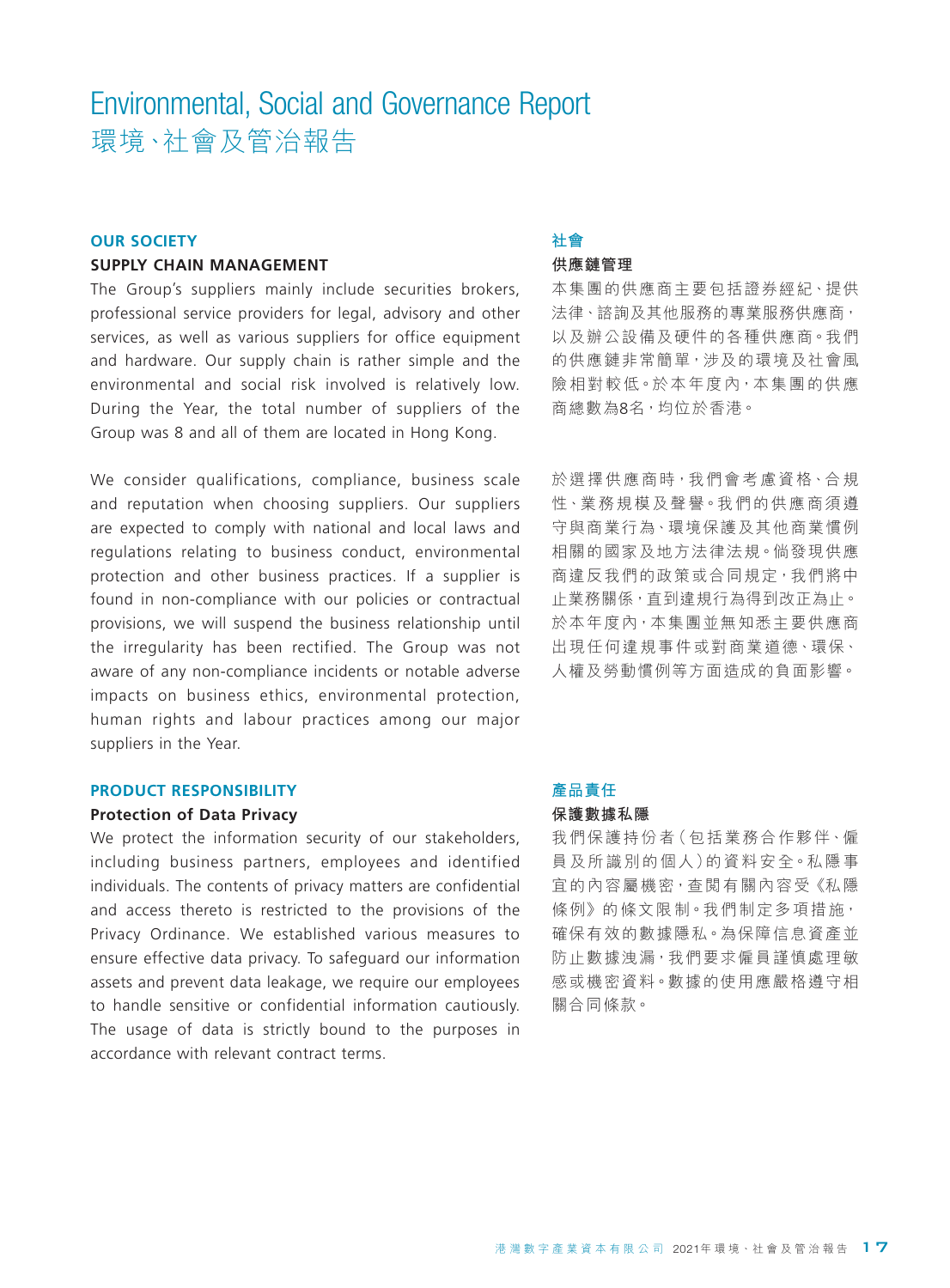Employees are not allowed to disclose, exploit or use directly or indirectly confidential information regarding the Group to which they have access as a result of their employment. Failure to observe this rule may lead to summary dismissal without compensation by the Group. The Group was not aware of any material non-compliance with the Personal Data (Privacy) Ordinance (Cap. 486) or any other applicable laws or regulatory requirements on data privacy during the Year.

#### **Intellectual Property Rights**

The Group will provide licensed software for use by its employees in performing their duties. Employees are strictly forbidden from installing and using illegal software on the computers owned by the Group.

As the Group is principally engaged in investment, the Group believes that health and safety, advertising and labelling matters relating to products and services provided are irrelevant to our business. Therefore, no disclosure about policies of these issues is made in this ESG Report.

#### **ANTI-CORRUPTION**

We believe integrity and honesty are fundamental in our business. The Group prohibits any form of corruption, such as bribery, extortion, fraud and money laundering. We will not hesitate to take disciplinary actions in case of any substantiated misconduct.

僱員不得直接或間接披露、利用或使用彼 等因受僱而接觸到的有關本集團的機密信 息。未能遵守此規則可能會導致本集團毋 須賠償而立即解僱。於本年度內,本集團 並無發現任何嚴重違反《個人資料(私隱) 條例》(第486章)或任何其他有關數據私 隱的適用法律或法規規定的情況。

#### **知識產權**

本集團將提供特許軟件供其僱員在履行職 責時使用。嚴禁員工在本集團擁有的計算 機上安裝及使用非法軟件。

由於本集團主要從事投資,故本集團認為 有關產品及所提供服務的健康與安全、廣 告及標籤事宜與我們的業務無關。因此, 本ESG 報告未披露有關該等議題的政策。

#### **反貪污**

我們認為,誠信及誠實為我們業務的基礎。 本集團禁止任何形式的腐敗,例如賄賂、 勒索、欺詐及洗錢。倘發生任何經證實的 不當行為,我們將毫不猶豫地採取紀律處 分。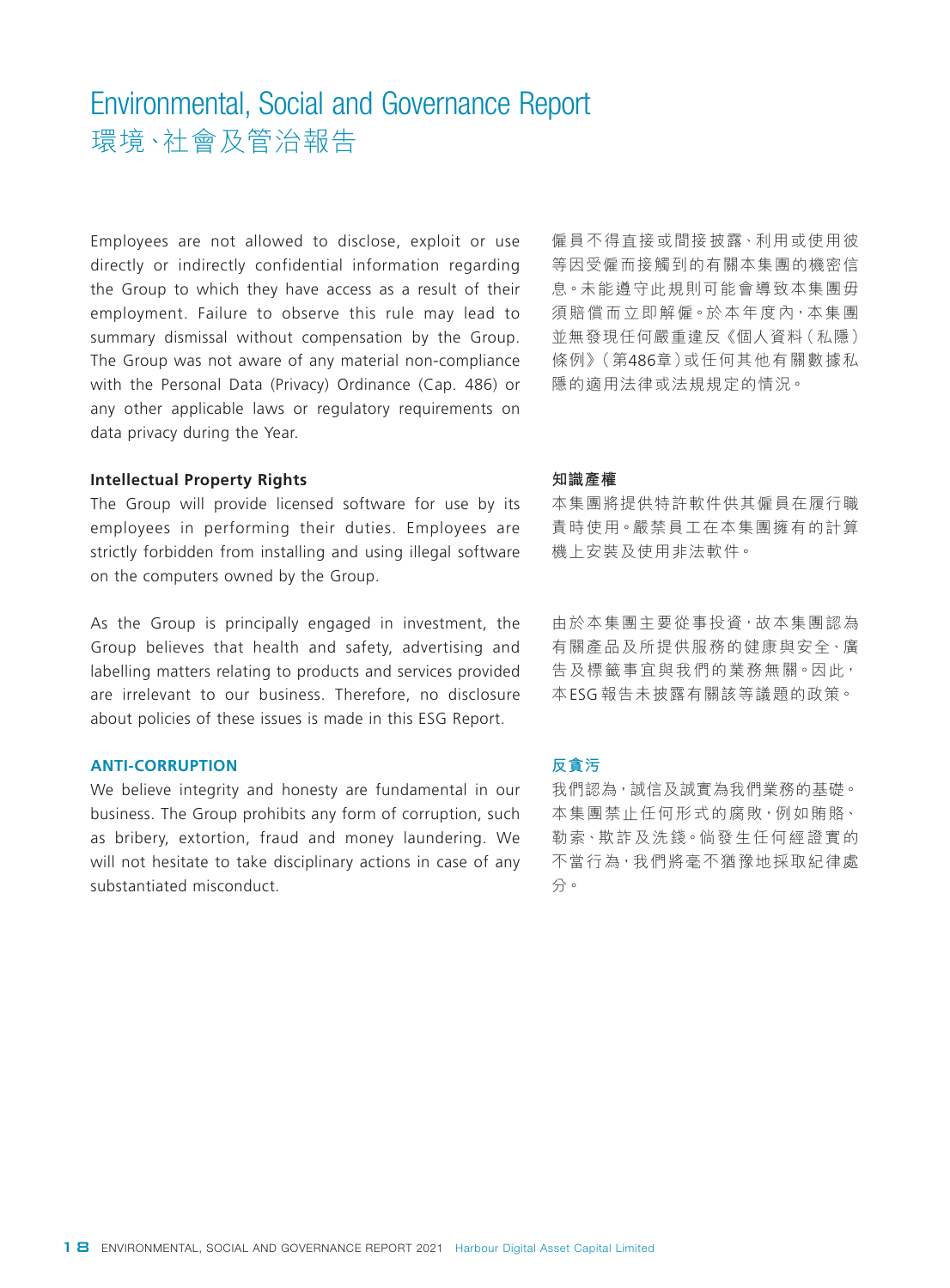In order to promote sound and effective corporate governance, the Group established the internal "Conflict of Interest Policy" to set out the Code of Conduct and procedures during handling potential conflict of interest. The Group strictly prohibits anyone from offering, soliciting or accepting bribes or participating in any solicitation, acceptance, payment or offer of a bribe or kickback. Any employee doing so commits an offence under the Prevention of Bribery Ordinance (PBO).

Employees are required to report to management through their department manager or the Human Resources Department of incidents or suspected cases of corruption, theft, fraud and embezzlement. The internal "Whistleblowing Policy" provide formal communication channels for employees and any other persons to raise or report any concerns relating to Malpractices that may have been committed by the Group or its employees in the capacity of employees of the Group. All matters raised by the whistle-blower will be kept strictly confidential. The Group has established the Audit Committee ("AC") to specifically attend to any concerns on Malpractice within or relating to the Group. Management will make an investigation and report to the police or ICAC if appropriate.

We strictly abide by relevant laws and regulations including the Prevention of Bribery Ordinance (Cap. 201) and no legal cases relating to corruption were brought against the Group or its employees during the Year. We will continue to strengthen the culture of integrity and consistently incorporated anti-corruption in its governance at all business levels by providing anti-corruption training to our directors and employee if necessary.

#### **COMMUNITY INVESTMENT**

The Group strives to be a responsible corporate citizen and cares about the development of the community where we operate. We encourage our staff to actively participate in social welfare activities and volunteering services or make donations to charitable organizations.

為促進健全有效的企業管治,本集團制定 內部「利益衝突政策」,列明處理潛在利益 衝突的行為守則及程序。本集團嚴禁任何 人士提供、索取或接受賄賂或參與任何索 取、接受、支付或提供賄賂或回扣。如此 行事的僱員均屬違反《防止賄賂條例》。

僱員須通過其部門經理或人力資源部向管 理層報告貪污、盜竊、欺詐及挪用公款的 事 件 或 疑 似 案 件。內 部「舉 報 政 策」為 僱 員及任何其他人士提供正式的溝通渠道, 以提出或報告與本集團或其僱員以本集團 僱員身份可能犯下的不當行為有關的任何 問題。舉報人提出的一切事項均將嚴格保 密。本集團已成立審計委員會(「審計委員 會」),專門處理有關本集團內部或與本集 團相關的任何不當行為的問題。管理層會 進行調查,並在適當情況下向警方或廉政 公署報告。

於本年度內,我們嚴格遵守《防止賄賂條 例》(第201章) 等相關法律法規, 並無出 現針對本集團或其僱員提出的貪污腐敗 相關法律案件。我們將繼續加強誠信文化, 並在所有業務層面持續將反貪污納入其治 理,必要時為董事及僱員提供反貪污培訓。

#### **社區投資**

本集團致力於成為負責任的企業公民,並 關心我們經營所在社區的發展。我們鼓勵 員工積極參加社會公益活動及志願服務或 向慈善組織捐款。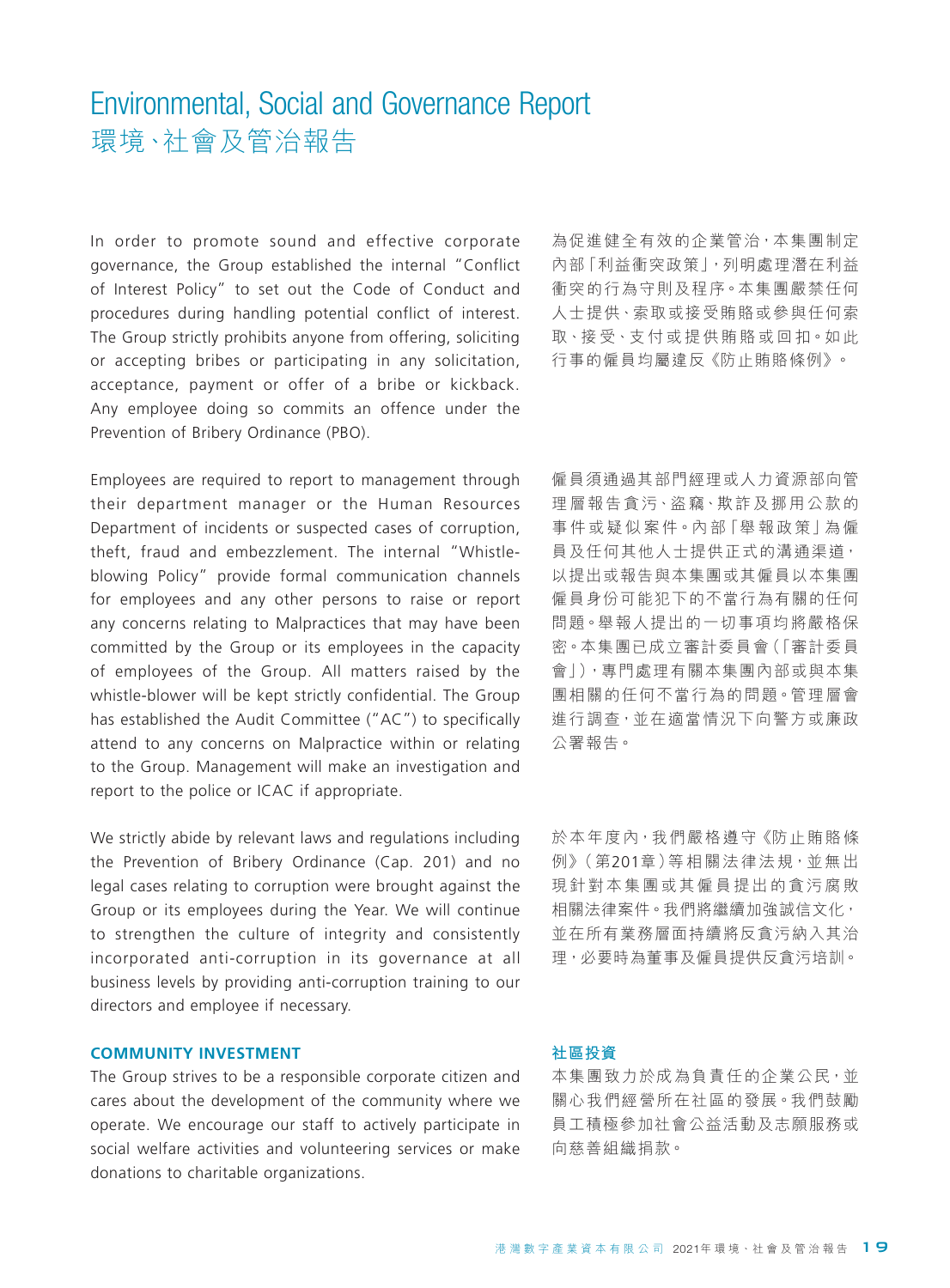| <b>SUMMARY OF KEY PERFORMANCE INDICATORS</b><br><b>Social Aspects</b><br>社會層面 |                                                        | 關鍵績效指標概要                   | 2021<br>二零二一年  |
|-------------------------------------------------------------------------------|--------------------------------------------------------|----------------------------|----------------|
| 層面B1:僱傭<br><b>B1.1</b>                                                        | <b>Aspect B1: Employment</b><br><b>Total workforce</b> |                            |                |
|                                                                               | 員工總數<br>Total number of employees<br>僱員總數              |                            | 15             |
|                                                                               | By gender                                              | Female                     | 8              |
|                                                                               | 按性別劃分                                                  | 女性<br>Male<br>男性           | $\overline{7}$ |
|                                                                               | By employment type                                     | Full-time                  | 8              |
|                                                                               | 按僱傭類別劃分                                                | 全職                         |                |
|                                                                               |                                                        | Part-time<br>兼職            | $\overline{7}$ |
|                                                                               | By age group                                           | 30 years old or below      | $\mathbf 0$    |
|                                                                               | 按年齡組別劃分                                                | 30歲或以下<br>31-40 years old  | 4              |
|                                                                               |                                                        | 31-40歲                     |                |
|                                                                               |                                                        | 41-50 years old            | 6              |
|                                                                               |                                                        | 41-50歲                     |                |
|                                                                               |                                                        | Over 50 years old<br>50歲以上 | 5              |
|                                                                               | By employee category                                   | Management                 | 6              |
|                                                                               | 按僱員類別劃分                                                | 管理層                        |                |
|                                                                               |                                                        | Senior                     | $\mathbf{1}$   |
|                                                                               |                                                        | 高級<br>Middle               | $\overline{7}$ |
|                                                                               |                                                        | 中級                         |                |
|                                                                               |                                                        | Junior                     | 1              |
|                                                                               |                                                        | 初級                         |                |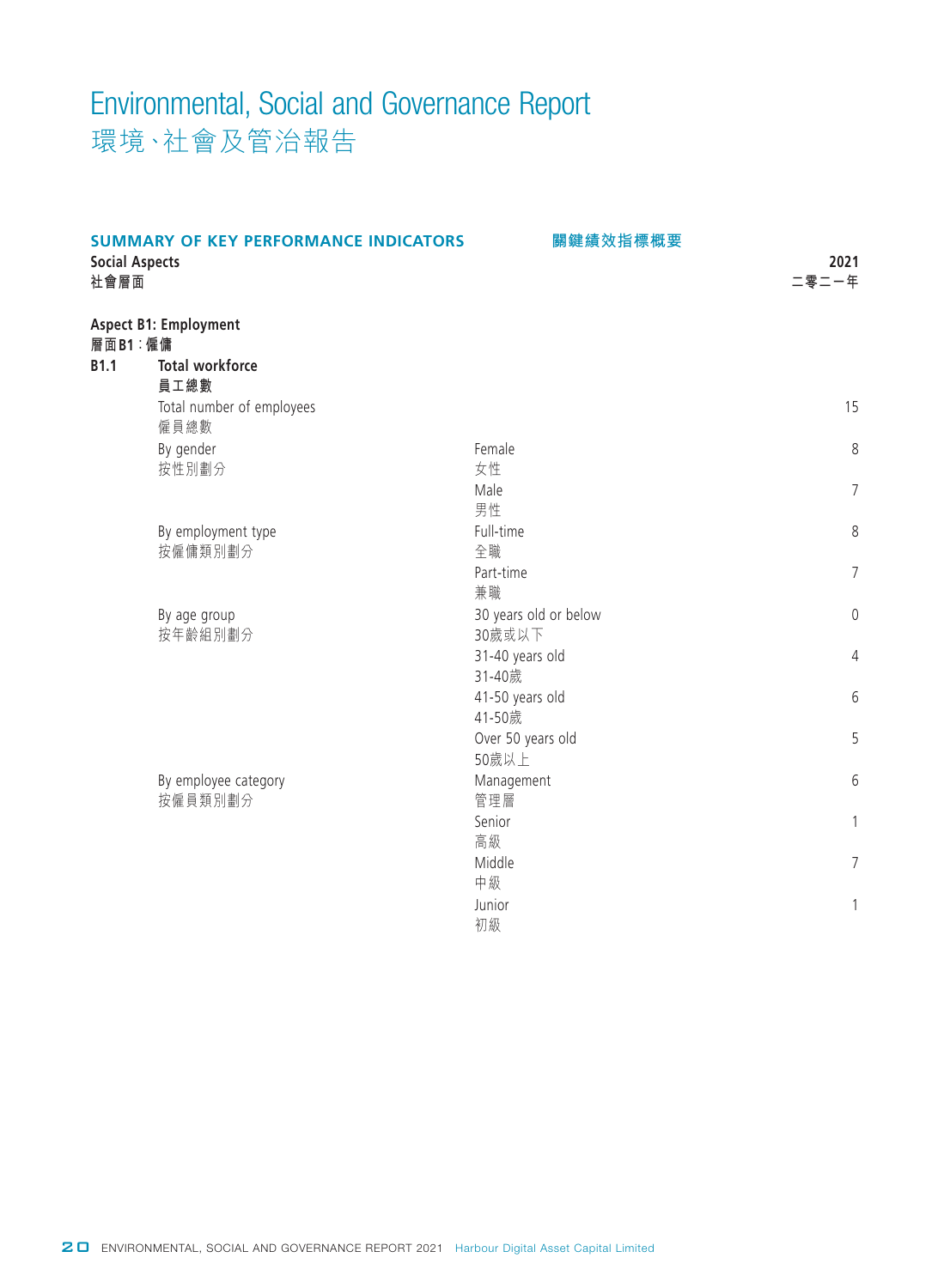| <b>Social Aspects</b><br>社會層面 |                                                          |                        | 2021<br>二零二一年  |
|-------------------------------|----------------------------------------------------------|------------------------|----------------|
|                               | By function<br>按職能劃分                                     | Executive<br>執行        | 6              |
|                               |                                                          | Technical<br>技術        | $\overline{2}$ |
|                               |                                                          | Administrative         | 0              |
|                               |                                                          | 行政<br>Production<br>產品 | $\overline{7}$ |
|                               | By geographical region<br>按地區劃分                          | Hong Kong<br>香港        | 9              |
|                               |                                                          | China<br>中國            | 6              |
| B1.2                          | Employee turnover rate<br>僱員流失率                          |                        |                |
|                               | Total employee turnover rate<br>僱員總流失率                   |                        | $0\%$          |
|                               | <b>Aspect B2: Health and Safety</b><br>層面B2:健康與安全        |                        |                |
| <b>B2.1</b>                   | Number of work-related fatalities<br>因工亡故的人數             |                        | 0              |
|                               | Rate of work-related fatalities<br>因工亡故的比率               |                        | $0\%$          |
| <b>B2.2</b>                   | Lost days due to work injury<br>因工傷損失工作日數                |                        | 0              |
|                               | <b>Aspect B3: Development and Training</b><br>層面B3:發展及培訓 |                        |                |
| <b>B3.1</b>                   | Number of trained employees<br>受訓僱員人數                    |                        |                |
|                               | Total number of trained employees<br>受訓僱員總數              |                        | 8              |
|                               | Percentage of total employees trained<br>受訓僱員總數百分比       |                        | 53.3%          |
|                               | By gender                                                | Female                 | 62.5%          |
|                               | 按性別劃分                                                    | 女性<br>Male<br>男性       | 37.5%          |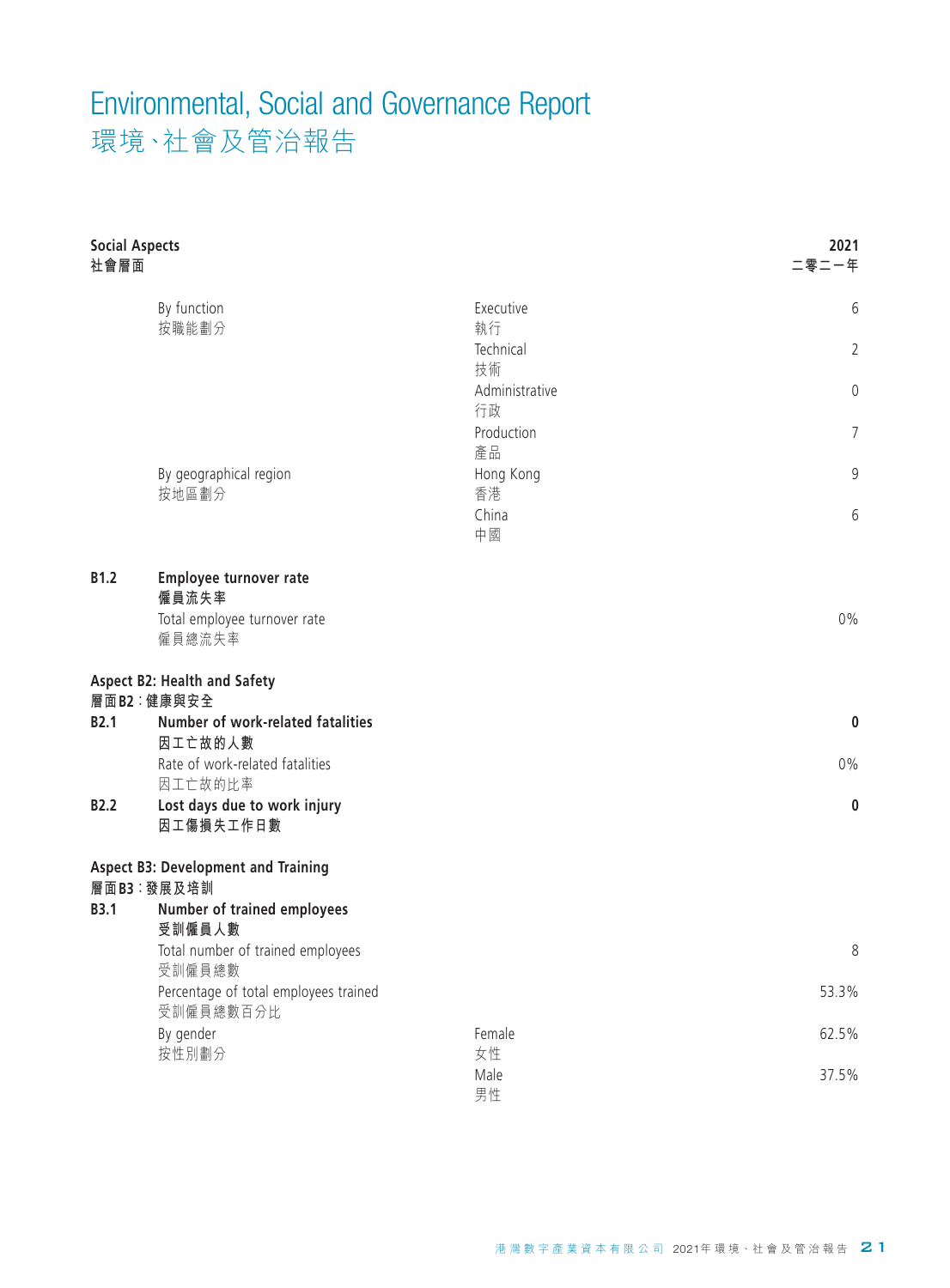| <b>Social Aspects</b><br>社會層面 |                                                                                          |                      | 2021<br>二零二一年       |
|-------------------------------|------------------------------------------------------------------------------------------|----------------------|---------------------|
|                               | By employee category<br>按僱員類別劃分                                                          | Management<br>管理層    | 75.0%               |
|                               |                                                                                          | Senior               | 12.5%               |
|                               |                                                                                          | 高級                   |                     |
|                               |                                                                                          | Middle<br>中級         | $0\%$               |
|                               |                                                                                          | Junior               | 12.5%               |
|                               |                                                                                          | 初級                   |                     |
|                               | By function                                                                              | Executive            | 75.0%               |
|                               | 按職能劃分                                                                                    | 執行                   |                     |
|                               |                                                                                          | Technical            | 25.0%               |
|                               |                                                                                          | 技術                   |                     |
|                               |                                                                                          | Administrative<br>行政 | $0\%$               |
|                               |                                                                                          | Production           | $0\%$               |
|                               |                                                                                          | 產品                   |                     |
| <b>B3.2</b>                   | Average training hours completed<br>完成受訓的平均時數<br>Training hours per employee<br>每名僱員受訓時數 |                      | 1.1                 |
|                               | By gender                                                                                | Female               | 1.3                 |
|                               | 按性別劃分                                                                                    | 女性                   |                     |
|                               |                                                                                          | Male                 | 0.9                 |
|                               |                                                                                          | 男性                   |                     |
|                               | By employee category<br>按僱員類別劃分                                                          | Management<br>管理層    | 2.0                 |
|                               |                                                                                          | Senior               | 2.0                 |
|                               |                                                                                          | 高級                   |                     |
|                               |                                                                                          | Middle               | $\mathbb O$         |
|                               |                                                                                          | 中級                   |                     |
|                               |                                                                                          | Junior               | 2.0                 |
|                               |                                                                                          | 初級                   |                     |
|                               | By function                                                                              | Executive            | $2.0$               |
|                               | 按職能劃分                                                                                    | 執行                   |                     |
|                               |                                                                                          | Technical            | $2.0$               |
|                               |                                                                                          | 技術                   |                     |
|                               |                                                                                          | Administrative<br>行政 |                     |
|                               |                                                                                          | Production           | $\mathsf{O}\xspace$ |
|                               |                                                                                          | 產品                   |                     |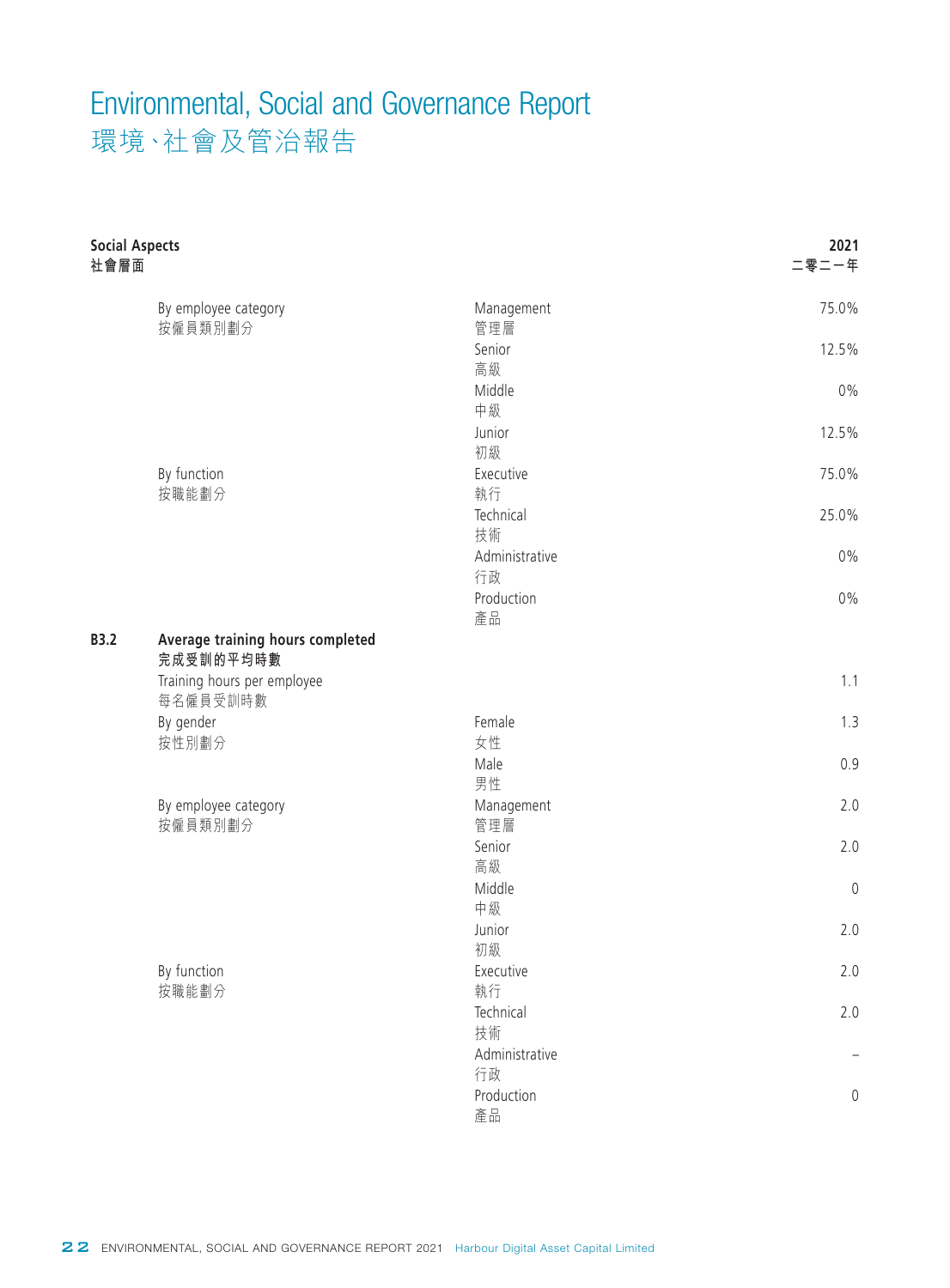| <b>Social Aspects</b><br>社會層面 |                                                         |           | 2021<br>二零二一年  |
|-------------------------------|---------------------------------------------------------|-----------|----------------|
|                               | <b>Aspect B5: Supply Chain Management</b><br>層面B5:供應鏈管理 |           |                |
| <b>B5.1</b>                   | Number of suppliers by geographical region              |           |                |
|                               | 按地區劃分的供應商數目                                             |           | 8              |
|                               | Total number of suppliers<br>供應商總數                      |           |                |
|                               | By geographical region                                  | Hong Kong | 8              |
|                               | 按地區劃分                                                   | 香港        |                |
|                               | <b>Aspect B7: Anti-corruption</b>                       |           |                |
|                               | 層面B7:反貪污                                                |           |                |
| B7.1                          | Number of concluded legal cases<br>已審結的訴訟案件數目           |           | $\overline{0}$ |